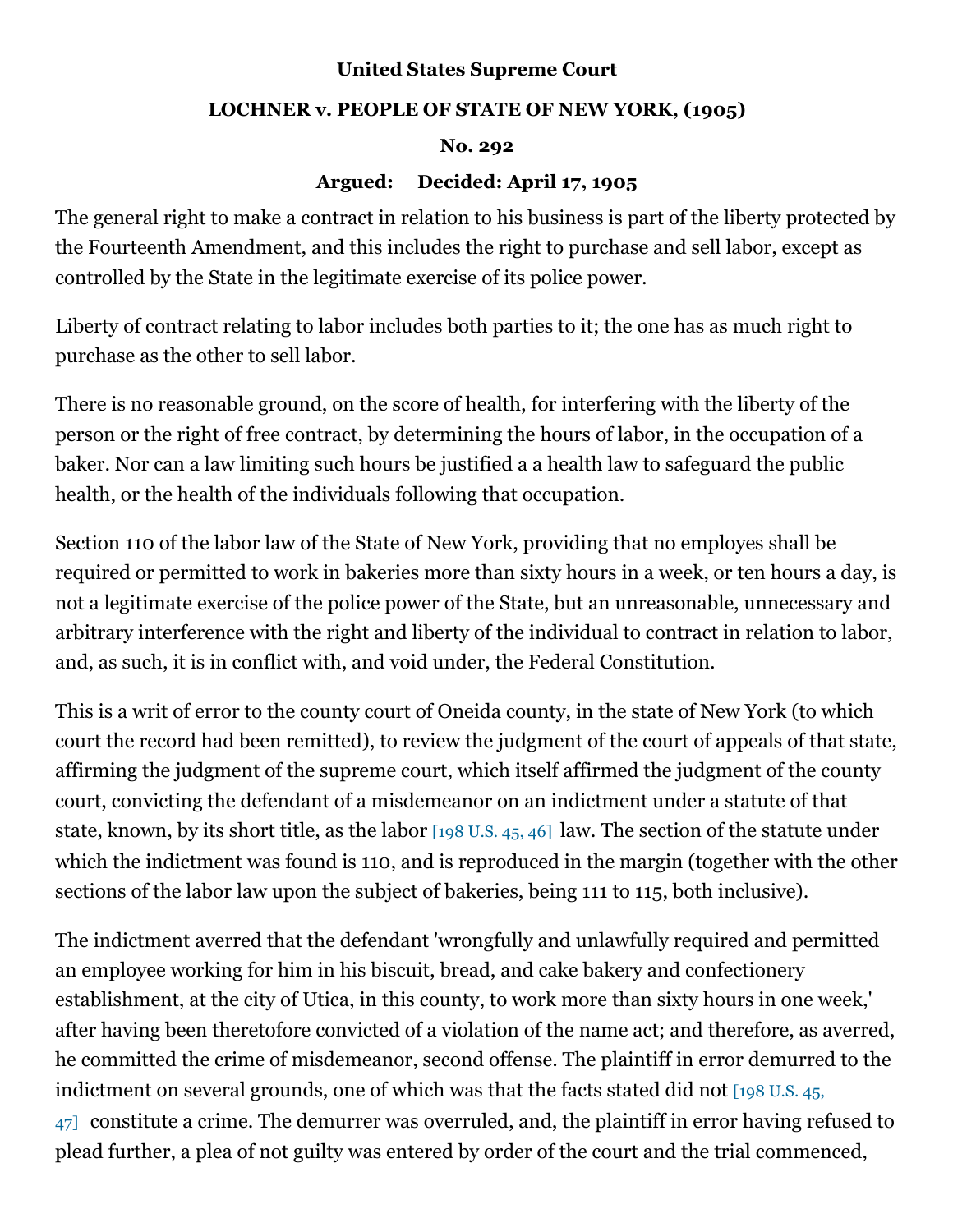and he was convicted of misdemeanor, second offense, as indicted, and sentenced to pay a fine of \$ 50, and to stand committed until paid, not to exceed fifty days in the Oneida county jail. A certificate of reasonable doubt was granted by the county judge of Oneida county, whereon an appeal was taken to the appellate division of the supreme court, fourth department, where the judgment of conviction was affirmed. 73 App. Div. 120, 76 N. Y. Supp. 396. A further appeal was then taken to the court of appeals, where the judgment of conviction was again affirmed. 177 N. Y. 145, 101 Am. St. Rep. 773, 69 N. E. 373.

Messrs. Frank Harvey Field and Henry Weismann (by special leave) for plaintiff in error.

' 110, Hours of labor in bakeries and confectionery establishments.-No employee shall be required or permitted to work in a biscuit, bread, or cake bakery or confectionery establishment more than sixty hours in any one week, or more than ten hours in any one day, unless for the purpose of making a shorter work day on the last day of the week; nor more hours in any one week than will make an average of ten hours per day for the number of days during such week in which such employee shall work.

' 111. Drainage and plumbing of buildings and rooms occupied by bakeries.-All buildings or rooms occupied as biscuit, bread, pie, or cake bakeries, shall be drained and plumbed in a manner conducive to the proper and healthful sanitary condition thereof, and shall be constructed with air shafts, windows, or ventilating pipes, sufficient to insure ventilation. The factory inspector may direct the proper drainage, plumbing, and ventilation of such rooms or buildings. No cellar or basement, not now used for a bakery, shall hereafter be so occupied or used, unless the proprietor shall comply with the sanitary provisions of this article.

' 112. Requirements as to rooms, furniture, utensils, and manufactured products.-Every room used for the manufacture of flour or meal food products shall be at least 8 feet in height and shall have, if deemed necessary by the factory inspector, an impermeable floor constructed of cement, or of tiles laid in cement, or an additional flooring of wood properly saturated with linseed oil. The side walls of such rooms shall be plastered or wainscoted. The factory inspector may require the side walls and ceiling to be whitewashed at least once in three months. He may also require the wood work of such walls to be painted. The furniture and utensils shall be so arranged as to be readily cleansed and not prevent the proper cleaning of any part of the room. The manufactured flour or meal food products shall be kept in dry and airy rooms, so arranged that the floors, shelves, and all other facilities for storing the same can be properly cleaned. No domestic animals, except cats, shall be allowed to remain in a room used as a biscuit, bread, pie, or cake bakery, or any room in such bakery where flour or meal products are stored. ' 113. Wash rooms and closets; sleeping places.-Every such bakery shall be provided with a proper wash room and water-closet, or water- closets, apart from the bake room, or rooms

where the manufacture of such food product is conducted, and no water-closet, earth closet,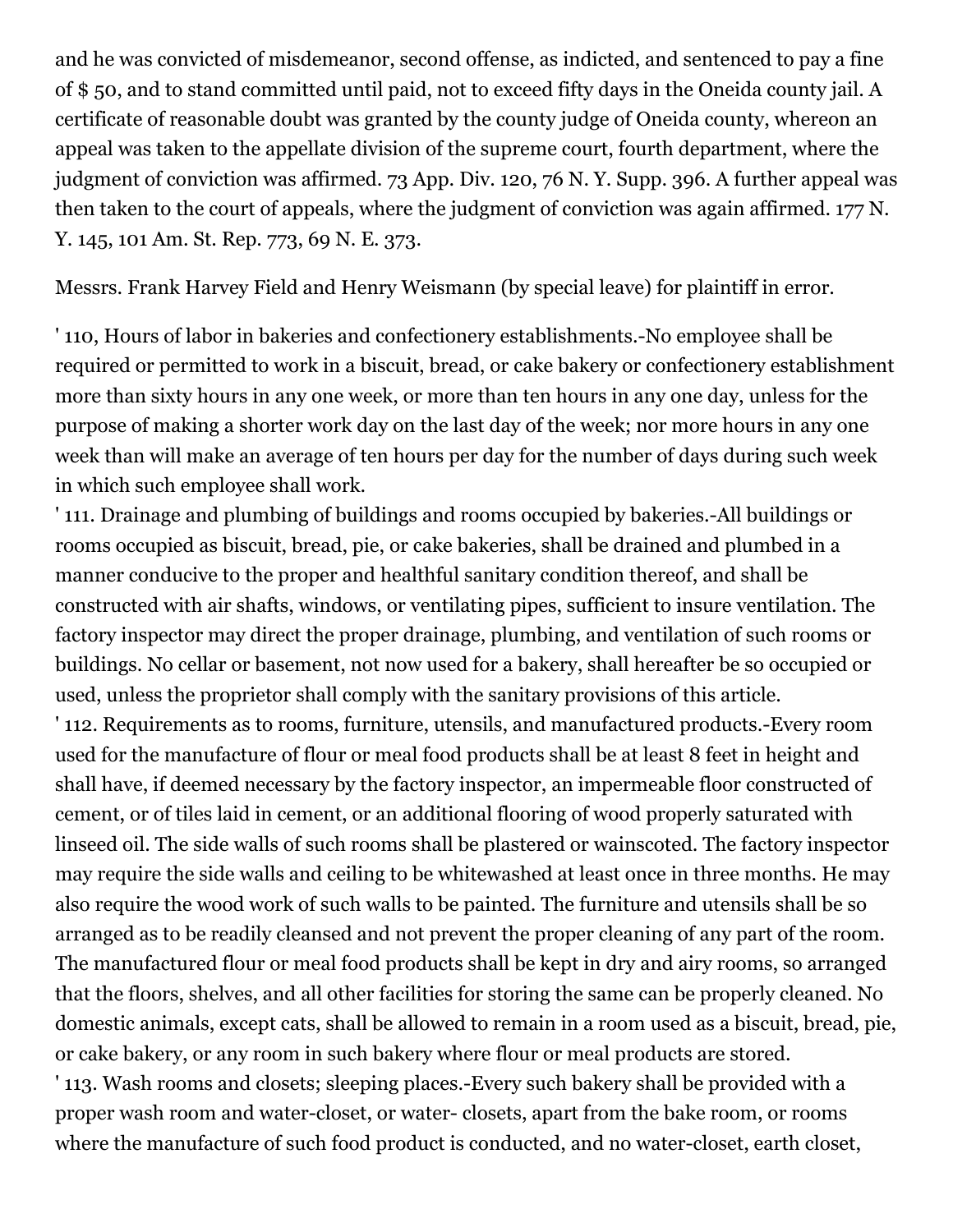privy, or ashpit shall be within, or connected directly with, the bake room of any bakery, hotel, or public restaurant.

\_\_\_ 'No person shall sleep in a room occupied as a bake room. Sleeping places for the persons employed in the bakery shall be separate from the rooms where flour or meal food products are manufactured or stored. If the sleeping places are on the same floor where such products are manufactured, stored, or sold, the factory inspector may inspect and order them put in a proper sanitary condition.

' 114. Inspection of bakeries.-The factory inspector shall cause all bakeries to be inspected. If it be found upon such inspection that the bakeries so inspected are constructed and conducted in compliance with the provisions of this chapter, the factory inspector shall issue a certificate to the person owning or conducting such bakeries.

' 115. Notice requiring alterations.-If, in the opinion of the factory inspector, alterations are required in or upon premises occupied and used as bakeries, in order to comply with the provisions of this article, a written notice shall be served by him upon the owner, agent, or lessee of such premises, either personally or by mail, requiring such alterations to be made within sixty days after such service, and such alterations shall be made accordingly.' [N. Y. Laws 1897, chap 415.]

[198 U.S. 45, 50] Mr. Julius M. Mayer for defendant in error.

#### [198 U.S. 45, 52]

Mr. Justice Peckham, after making the foregoing statement of the facts, delivered the opinion of the court:

The indictment, it will be seen, charges that the plaintiff in error violated the 110th section of article 8, chapter 415, of the Laws of 1897, known as the labor law of the state of New York, in that he wrongfully and unlawfully required and permitted an employee working for him to work more than sixty hours in one week. There is nothing in any of the opinions delivered in this case, either in the supreme court or the court of appeals of the state, which construes the section, in using the word 'required,' as referring to any physical force being used to obtain the labor of an employee. It is assumed that the word means nothing more than the requirement arising from voluntary contract for such labor in excess of the number of hours specified in the statute. There is no pretense in any of the opinions that the statute was intended to meet a case of involuntary labor in any form. All the opinions assume that there is no real distinction, so far as this question is concerned, between the words 'required' and 'permitted.' The mandate of the statute, that 'no employee shall be required or permitted to work,' is the substantial equivalent of an enactment that 'no employee shall contract or agree to work,' more than ten hours per day; and, as there is no provision for special emergencies, the statute is mandatory in all cases.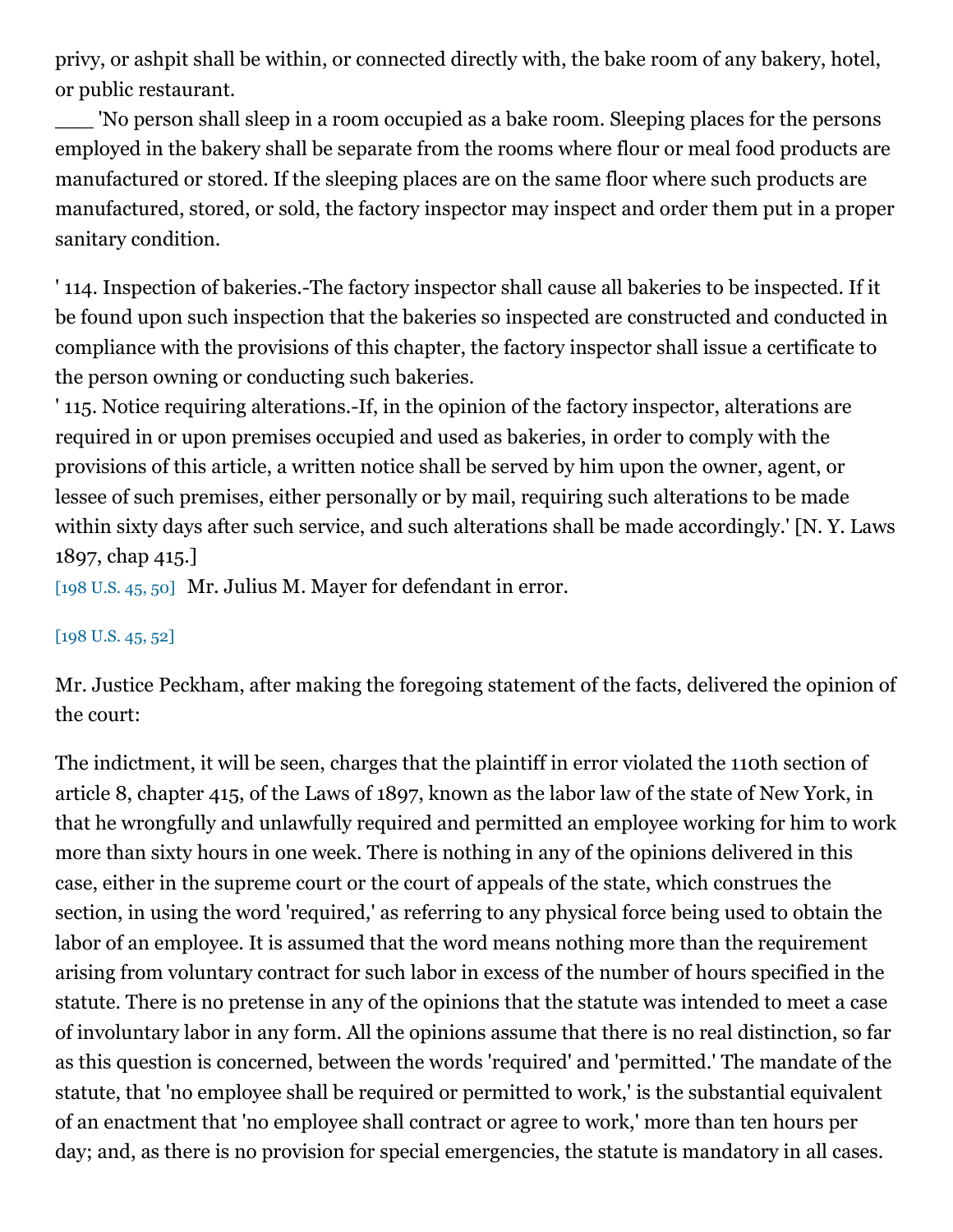It is not an act merely fixing the number of hours which shall constitute a legal day's work, but an absolute prohibition upon the employer permitting, under any circumstances, more than ten hours' work to be done in his establishment. The employee may desire to earn the extra money which would arise from his working more than the prescribed  $[198 \text{ U.S. } 45, 53]$  time, but this statute forbids the employer from permitting the employee to earn it.

The statute necessarily interferes with the right of contract between the employer and employees, concerning the number of hours in which the latter may labor in the bakery of the employer. The general right to make a contract in relation to his business is part of the liberty of the individual protected by the 14th Amendment of the Federal Constitution. Allgeyer v. Louisiana, 165 U.S. 578 , 41 L. ed. 832, 17 Sup. Ct. Rep. 427. Under that provision no state can deprive any person of life, liberty, or property without due process of law. The right to purchase or to sell labor is part of the liberty protected by this amendment, unless there are circumstances which exclude the right. There are, however, certain powers, existing in the sovereignty of each state in the Union, somewhat vaguely termed police powers, the exact description and limitation of which have not been attempted by the courts. Those powers, broadly stated, and without, at present, any attempt at a more specific limitation, relate to the safety, health, morals, and general welfare of the public. Both property and liberty are held on such reasonable conditions as may be imposed by the governing power of the state in the exercise of those powers, and with such conditions the 14th Amendment was not designed to interfere. Mugler v. Kansas, 123 U.S. 623 , 31 L. ed. 205, 8 Sup. Ct. Rep. 273; Re Kemmler, 136 U.S. 436 , 34 L. ed. 519, 10 Sup. Ct. Rep. 930; Crowley v. Christensen, 137 U.S. 86 , 34 L. ed. 620, 11 Sup. Ct. Rep. 13; Re Converse, 137 U.S. 624 , 34 L. ed. 796, 11 Sup. Ct. Rep. 191.

The state, therefore, has power to prevent the individual from making certain kinds of contracts, and in regard to them the Federal Constitution offers no protection. If the contract be one which the state, in the legitimate exercise of its police power, has the right to prohibit, it is not prevented from prohibiting it by the 14th Amendment. Contracts in violation of a statute, either of the Federal or state government, or a contract to let one's property for immoral purposes, or to do any other unlawful act, could obtain no protection from the Federal Constitution, as coming under the liberty of [198 U.S. 45, 54] person or of free contract. Therefore, when the state, by its legislature, in the assumed exercise of its police powers, has passed an act which seriously limits the right to labor or the right of contract in regard to their means of livelihood between persons who are sui juris (both employer and employee), it becomes of great importance to determine which shall prevail,-the right of the individual to labor for such time as he may choose, or the right of the state to prevent the individual from laboring, or from entering into any contract to labor, beyond a certain time prescribed by the state.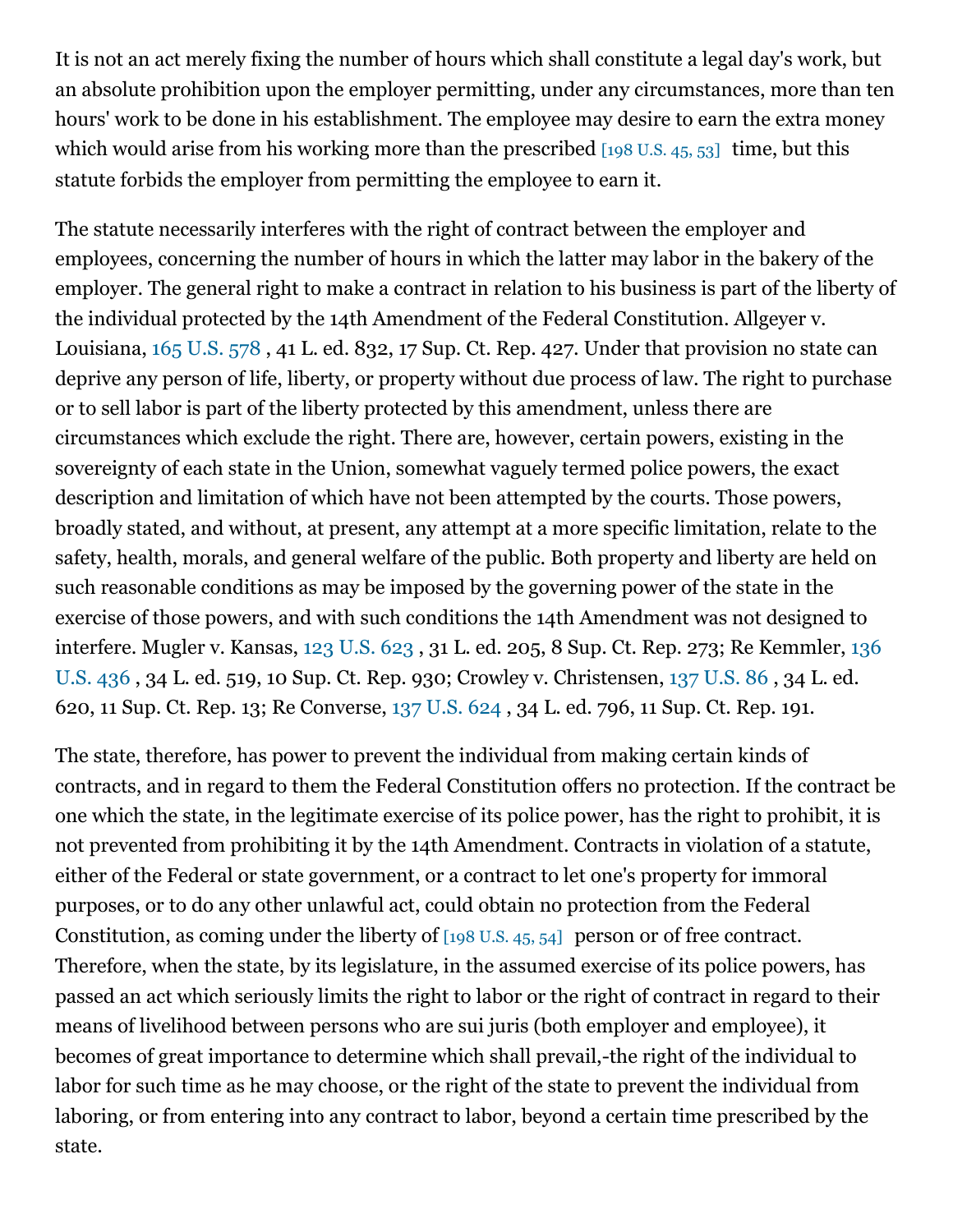This court has recognized the existence and upheld the exercise of the police powers of the states in many cases which might fairly be considered as border ones, and it has, in the course of its determination of questions regarding the asserted invalidity of such statutes, on the ground of their violation of the rights secured by the Federal Constitution, been guided by rules of a very liberal nature, the application of which has resulted, in numerous instances, in upholding the validity of state statutes thus assailed. Among the later cases where the state law has been upheld by this court is that of Holden v. Hardy, 169 U.S. 366 , 42 L. ed. 780, 18 Sup. Ct. Rep. 383. A provision in the act of the legislature of Utah was there under consideration, the act limiting the employment of workmen in all underground mines or workings, to eight hours per day, 'except in cases of emergency, where life or property is in imminent danger.' It also limited the hours of labor in smelting and other institutions for the reduction or refining of ores or metals to eight hours per day, except in like cases of emergency. The act was held to be a valid exercise of the police powers of the state. A review of many of the cases on the subject, decided by this and other courts, is given in the opinion. It was held that the kind of employment, mining, smelting, etc., and the character of the employees in such kinds of labor, were such as to make it reasonable and proper for the state to interfere to prevent the employees from being constrained by the rules laid down by the proprietors in regard to labor. The following citation [198 U.S. 45, 55] from the observations of the supreme court of Utah in that case was made by the judge writing the opinion of this court, and approved: 'The law in question is confined to the protection of that class of people engaged in labor in underground mines, and in smelters and other works wherein ores are reduced and refined. This law applies only to the classes subjected by their employment to the peculiar conditions and effects attending underground mining and work in smelters, and other works for the reduction and refining of ores. Therefore it is not necessary to discuss or decide whether the legislature can fix the hours of labor in other employments.'

It will be observed that, even with regard to that class of labor, the Utah statute provided for cases of emergency wherein the provisions of the statute would not apply. The statute now before this court has no emergency clause in it, and, if the statute is valid, there are no circumstances and no emergencies under which the slightest violation of the provisions of the act would be innocent. There is nothing in Holden v. Hardy which covers the case now before us. Nor does Atkin v. Kansas, 191 U.S. 207 , 48 L. ed. 148, 24 Sup. Ct. Rep. 124, touch the case at bar. The Atkin Case was decided upon the right of the state to control its municipal corporations, and to prescribe the conditions upon which it will permit work of a public character to be done for a municipality. Knoxville Iron Co. v. Harbison, 183 U.S. 13 , 46 L. ed. 55, 22 Sup. Ct. Rep. 1, is equally far from an authority for this legislation. The employees in that case were held to be at a disadvantage with the employer in matters of wages, they being miners and coal workers, and the act simply provided for the cashing of coal orders when presented by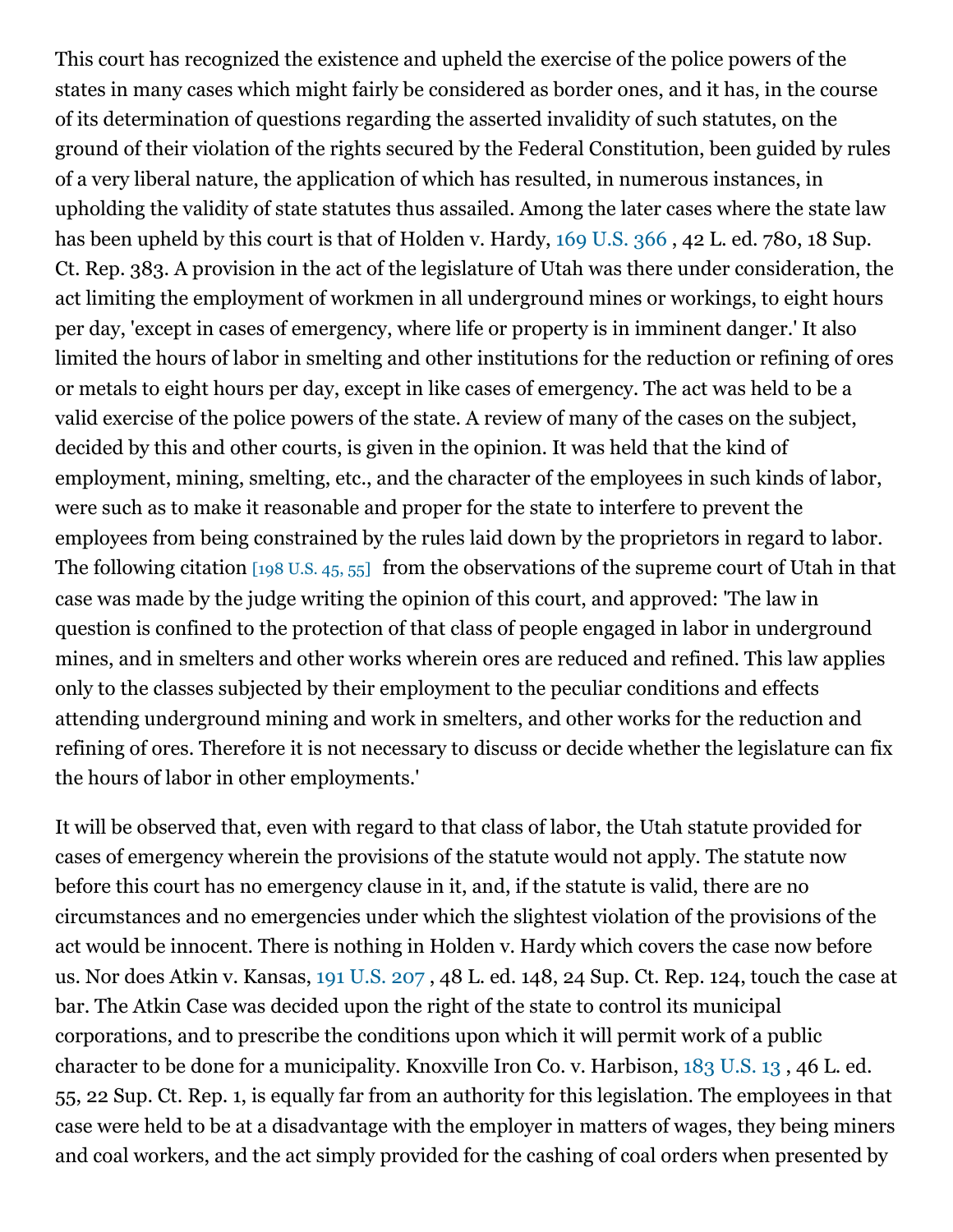the miner to the employer.

The latest case decided by this court, involving the police power, is that of Jacobson v. Massachusetts, decided at this term and reported in 197 U.S. 11 , 25 Sup. Ct. Rep. 358, 49 L. ed.- -. It related to compulsory vaccination, and the law was held vaild as a proper exercise of the police powers with reference to the public health. It was stated in the opinion that it was a case 'of an adult who, for aught that appears, was himself in perfect health and a fit [198 U.S. 45, 56] subject of vaccination, and yet, while remaining in the community, refused to obey the statute and the regulation, adopted in execution of its provisions, for the protection of the public health and the public safety, confessedly endangered by the presence of a dangerous disease.' That case is also far from covering the one now before the court.

Petit v. Minnesota, 177 U.S. 164 , 44 L. ed. 716, 20 Sup. Ct. Rep. 666, was upheld as a proper exercise of the police power relating to the observance of Sunday, and the case held that the legislature had the right to declare that, as matter of law, keeping barber shops open on Sunday was not a work of necessity or charity.

It must, of course, be conceded that there is a limit to the valied exercise of the police power by the state. There is no dispute concerning this general proposition. Otherwise the 14th Amendment would have no efficacy and the legislatures of the states would have unbounded power, and it would be enough to say that any piece of legislation was enacted to conserve the morals, the health, or the safety of the people; such legislation would be valid, no matter how absolutely without foundation the claim might be. The claim of the police power would be a mere pretext,- become another and delusive name for the supreme sovereignty of the state to be exercised free from constitutional restraint. This is not contended for. In every case that comes before this court, therefore, where legislation of this character is concerned, and where the protection of the Federal Constitution is sought, the question necessarily arises: Is this a fair, reasonable, and appropriate exercise of the police power of the state, or is it an unreasonable, unnecessary, and arbitrary interference with the right of the individual to his personal liberty, or to enter into those contracts in relation to labor which may seem to him appropriate or necessary for the support of himself and his family? Of course the liberty of contract relating to labor includes both parties to it. The one has as much right to purchase as the other to sell labor.

This is not a question of substituting the judgment of the [198 U.S. 45, 57] court for that of the legislature. If the act be within the power of the state it is valid, although the judgment of the court might be totally opposed to the enactment of such a law. But the question would still remain: Is it within the police power of the state? and that question must be answered by the court.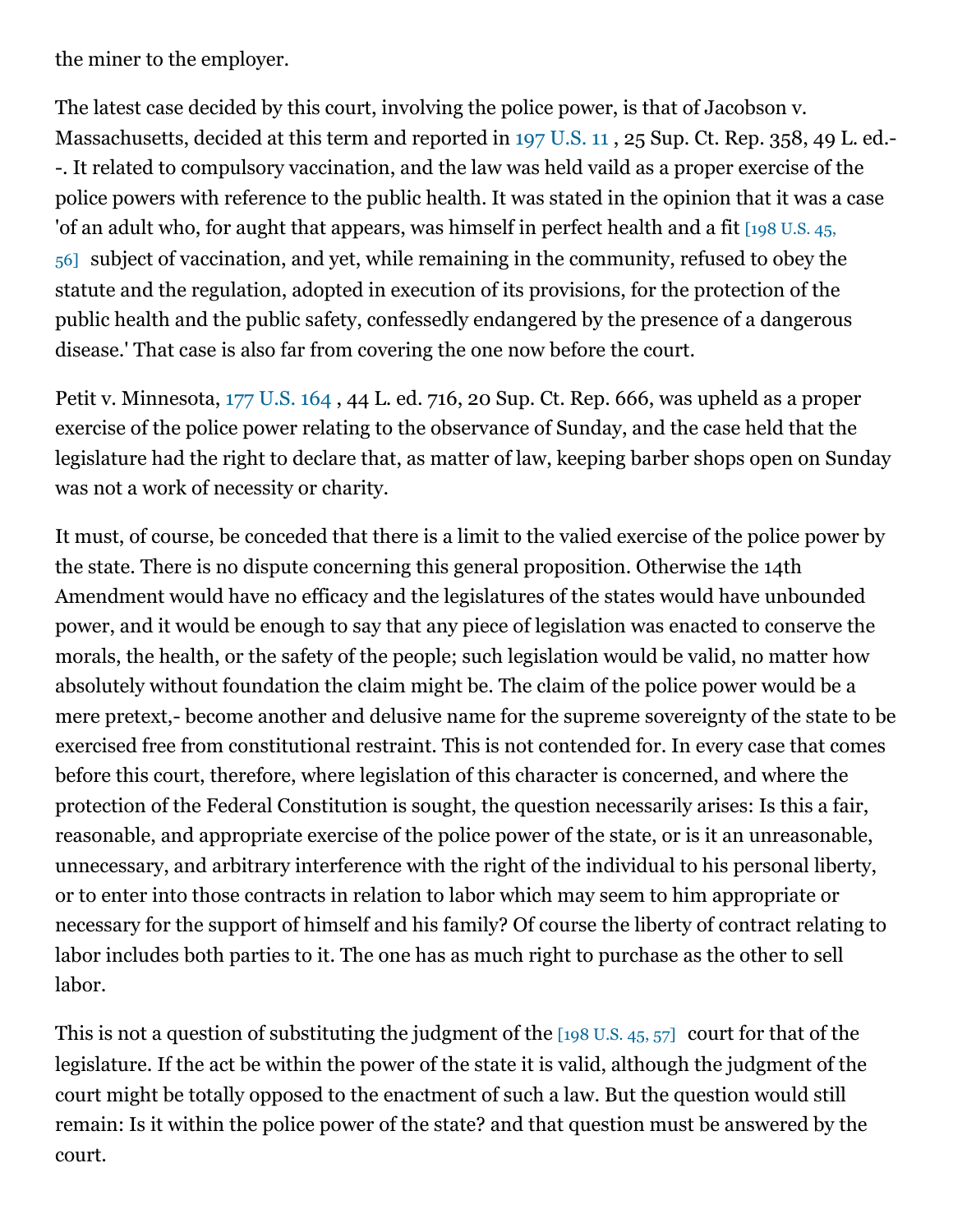The question whether this act is valid as a labor law, pure and simple, may be dismissed in a few words. There is no reasonable ground for interfering with the liberty of person or the right of free contract, by determining the hours of labor, in the occupation of a baker. There is no contention that bakers as a class are not equal in intelligence and capacity to men in other trades or manual occupations, or that they are not able to assert their rights and care for themselves without the protecting arm of the state, interfering with their independence of judgment and of action. They are in no sense wards of the state. Viewed in the light of a purely labor law, with no reference whatever to the question of health, we think that a law like the one before us involves neither the safety, the morals, nor the welfare, of the public, and that the interest of the public is not in the slightest degree affected by such an act. The law must be upheld, if at all, as a law pertaining to the health of the individual engaged in the occupation of a baker. It does not affect any other portion of the public than those who are engaged in that occupation. Clean and wholesome bread does not depend upon whether the baker works but ten hours per day or only sixty hours a week. The limitation of the hours of labor does not come within the police power on that ground.

It is a question of which of two powers or rights shall prevail,-the power of the state to legislate or the right of the individual to liberty of person and freedom of contract. The mere assertion that the subject relates, though but in a remote degree, to the public health, does not necessarily render the enactment valid. The act must have a more direct relation, as a means to an end, and the end itself must be appropriate and legitimate, before an act can be held to be valid which interferes [198 U.S. 45, 58] with the general right of an individual to be free in his person and in his power to contract in relation to his own labor.

This case has caused much diversity of opinion in the state courts. In the supreme court two of the five judges composing the court dissented from the judgment affirming the validity of the act. In the court of appeals three of the seven judges also dissented from the judgment upholding the statute. Although found in what is called a labor law of the state, the court of appeals has upheld the act as one relating to the public health,-in other words, as a health law. One of the judges of the court of appeals, in upholding the law, stated that, in his opinion, the regulation in question could not be sustained unless they were able to say, from common knowledge, that working in a bakery and candy factory was an unhealthy employment. The judge held that, while the evidence was not uniform, it still led him to the conclusion that the occupation of a baker or confectioner was unhealthy and tended to result in diseases of the respiratory organs. Three of the judges dissented from that view, and they thought the occupation of a baker was not to such an extent unhealthy as to warrant the interference of the legislature with the liberty of the individual.

We think the limit of the police power has been reached and passed in this case. There is, in our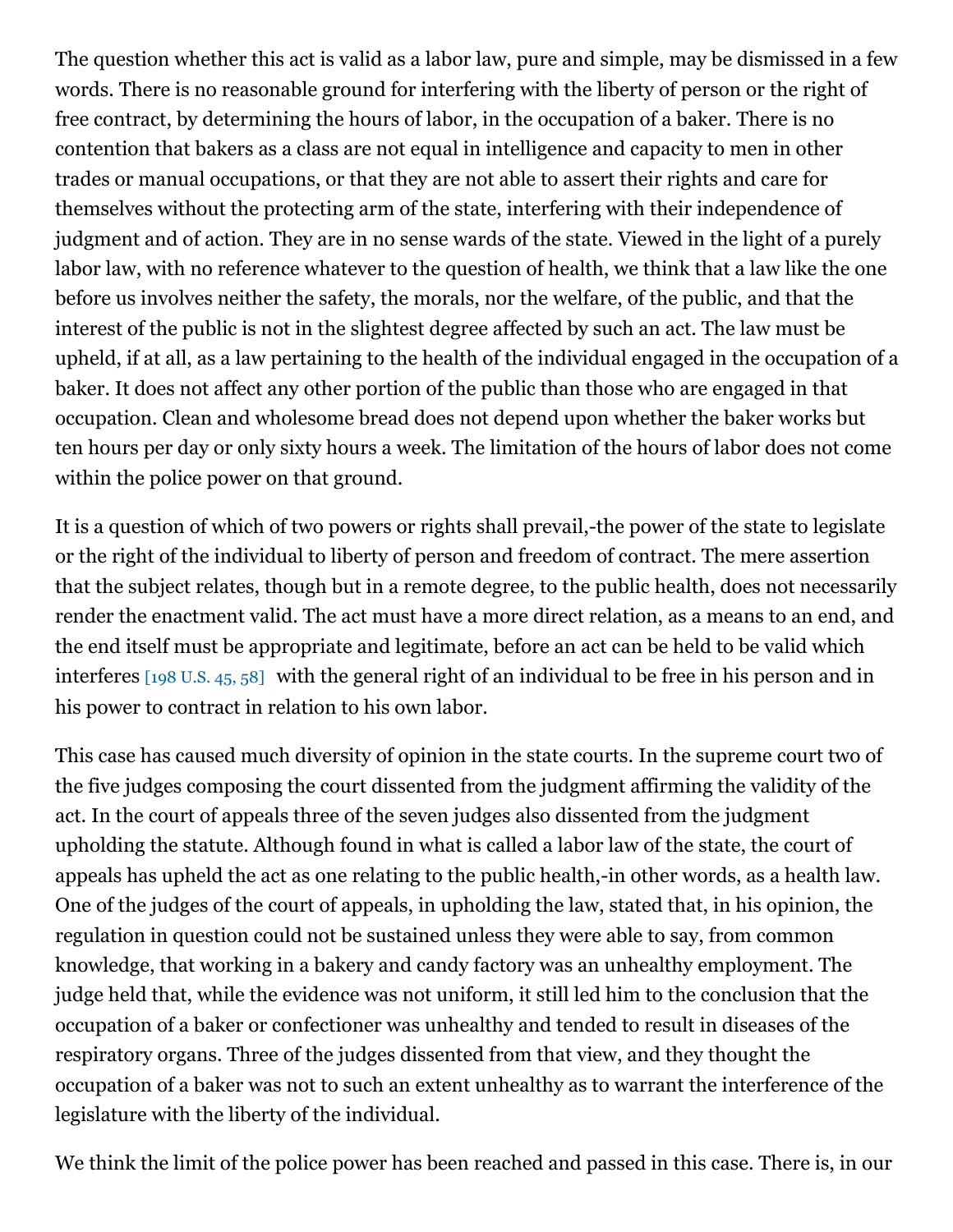judgment, no reasonable foundation for holding this to be necessary or appropriate as a health law to safeguard the public health, or the health of the individuals who are following the trade of a baker. If this statute be valid, and if, therefore, a proper case is made out in which to deny the right of an individual, sui juris, as employer or employee, to make contracts for the labor of the latter under the protection of the provisions of the Federal Constitution, there would seem to be no length to which legislation of this nature might not go. The case differs widely, as we have already stated, from the expressions of this court in regard to laws of this nature, as stated in Holden v. Hardy, 169 U.S. 366 , 42 L. ed. 780, 18 Sup. Ct. Rep. 383, and Jacobson v. Massachusetts, 197 U.S. 11 , 25 Sup. Ct. Rep. 358, 49 L. ed.--. [198 U.S. 45, 59] We think that there can be no fair doubt that the trade of a baker, in and of itself, is not an unhealthy one to that degree which would authorize the legislature to interfere with the right to labor, and with the right of free contract on the part of the individual, either as employer or employee In looking through statistics regarding all trades and occupations, it may be true that the trade of a baker does not appear to be as healthy as some other trades, and is also vastly more healthy than still others. To the common understanding the trade of a baker has never been regarded as an unhealthy one. Very likely physicians would not recommend the exercise of that or of any other trade as a remedy for ill health. Some occupations are more healthy than others, but we think there are none which might not come under the power of the legislature to supervise and control the hours of working therein, if the mere fact that the occupation is not absolutely and perfectly healthy is to confer that right upon the legislative department of the government. It might be safely affirmed that almost all occupations more or less affect the health. There must be more than the mere fact of the possible existence of some small amount of unhealthiness to warrant legislative interference with liberty. It is unfortunately true that labor, even in any department, may possibly carry with it the seeds of unhealthiness. But are we all, on that account, at the mercy of legislative majorities? A printer, a tinsmith, a locksmith, a carpenter, a cabinetmaker, a dry goods clerk, a bank's, a lawyer's, or a physician's clerk, or a clerk in almost any kind of business, would all come under the power of the legislature, on this assumption. No trade, no occupation, no mode of earning one's living, could escape this all-pervading power, and the acts of the legislature in limiting the hours of labor in all employments would be valid, although such limitation might seriously cripple the ability of the laborer to support himself and his family. In our large cities there are many buildings into which the sun penetrates for but a short time in each day, and these buildings are occupied by people carrying on the [198 U.S. 45, 60] business of bankers, brokers, lawyers, real estate, and many other kinds of business, aided by many clerks, messengers, and other employees. Upon the assumption of the validity of this act under review, it is not possible to say that an act, prohibiting lawyers' or bank clerks, or others, from contracting to labor for their employers more than eight hours a day would be invalid. It might be said that it is unhealthy to work more than that number of hours in an apartment lighted by artificial light during the working hours of the day; that the occupation of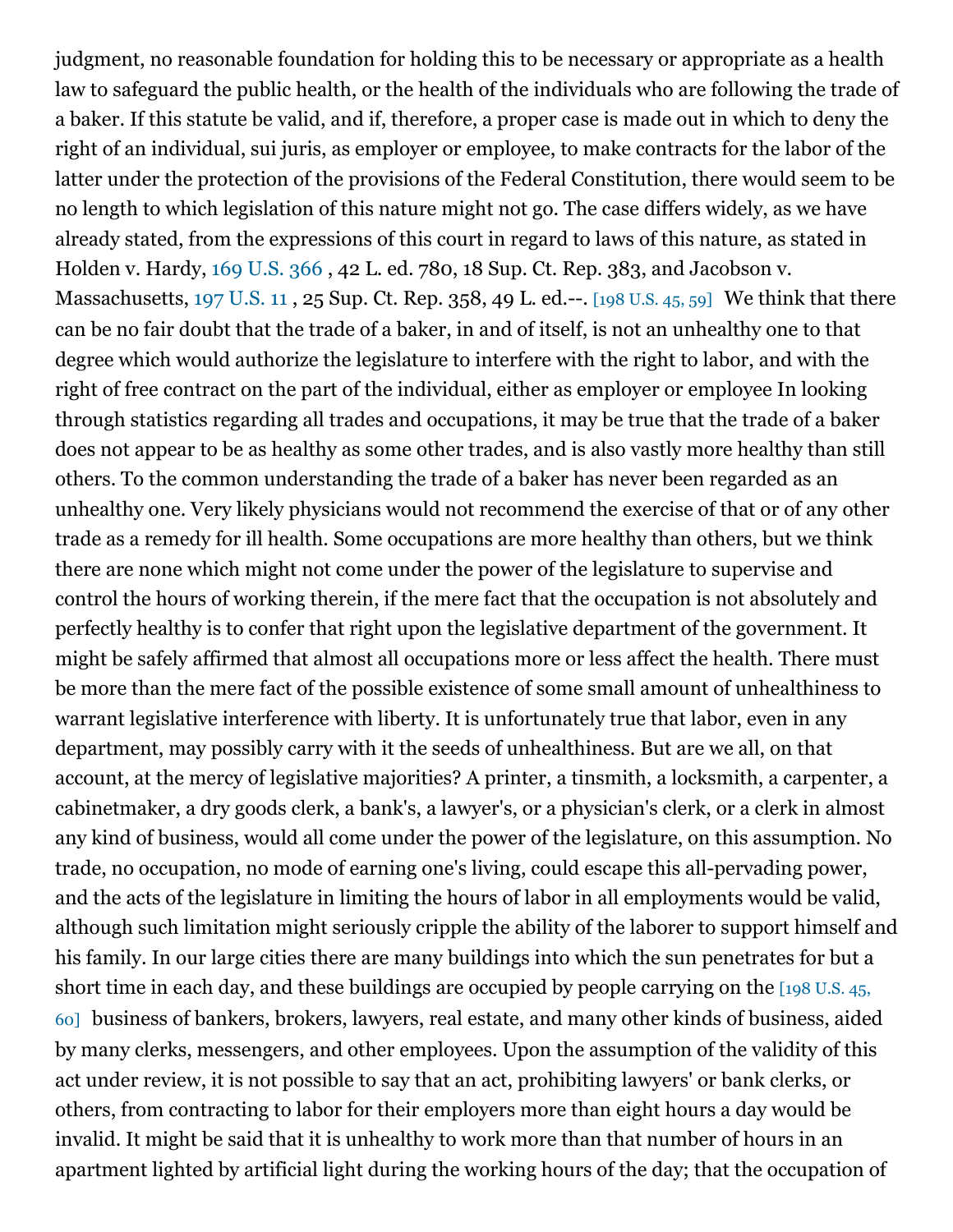the bank clerk, the lawyer's clerk, the realestate clerk, or the broker's clerk, in such offices is therefore unhealthy, and the legislature, in its paternal wisdom, must, therefore, have the right to legislate on the subject of, and to limit, the hours for such labor; and, if it exercises that power, and its validity be questioned, it is sufficient to say, it has reference to the public health; it has reference to the health of the employees condemned to labor day after day in buildings where the sun never shines; it is a health law, and therefore it is valid, and cannot be questioned by the courts.

It is also urged, pursuing the same line of argument, that it is to the interest of the state that its population should be strong and robust, and therefore any legislation which may be said to tend to make people healthy must be valid as health laws, enacted under the police power. If this be a valid argument and a justification for this kind of legislation, it follows that the protection of the Federal Constitution from undue interference with liberty of person and freedom of contract is visionary, wherever the law is sought to be justified as a valid exercise of the police power. Scarcely any law but might find shelter under such assumptions, and conduct, properly so called, as well as contract, would come under the restrictive sway of the legislature. Not only the hours of employees, but the hours of employers, could be regulated, and doctors, lawyers, scientists, all professional men, as well as athletes and artisans, could be forbidden to fatigue their brains and bodies by prolonged hours of exercise, lest the fighting strength [198 U.S. 45, 61] of the state be impaired. We mention these extreme cases because the contention is extreme. We do not believe in the soundness of the views which uphold this law. On the contrary, we think that such a law as this, although passed in the assumed exercise of the police power, and as relating to the public health, or the health of the employees named, is not within that power, and is invalid. The act is not, within any fair meaning of the term, a health law, but is an illegal interference with the rights of individuals, both employers and employees, to make contracts regarding labor upon such terms as they may think best, or which they may agree upon with the other parties to such contracts. Statutes of the nature of that under review, limiting the hours in which grown and intelligent men may labor to earn their living, are mere meddlesome interferences with the rights of the individual, and they are not asved from condemnation by the claim that they are passed in the exercise of the police power and upon the subject of the health of the individual whose rights are interfered with, unless there be some fair ground, reasonable in and of itself, to say that there is material danger to the public health, or to the health of the employees, if the hours of labor are not curtailed. If this be not clearly the case, the individuals whose rights are thus made the subject of legislative interference are under the protection of the Federal Constitution regarding their liberty of contract as well as of person; and the legislature of the state has no power to limit their right as proposed in this statute. All that it could properly do has been done by it with regard to the conduct of bakeries, as provided for in the other sections of the act, above set forth. These several sections provide for the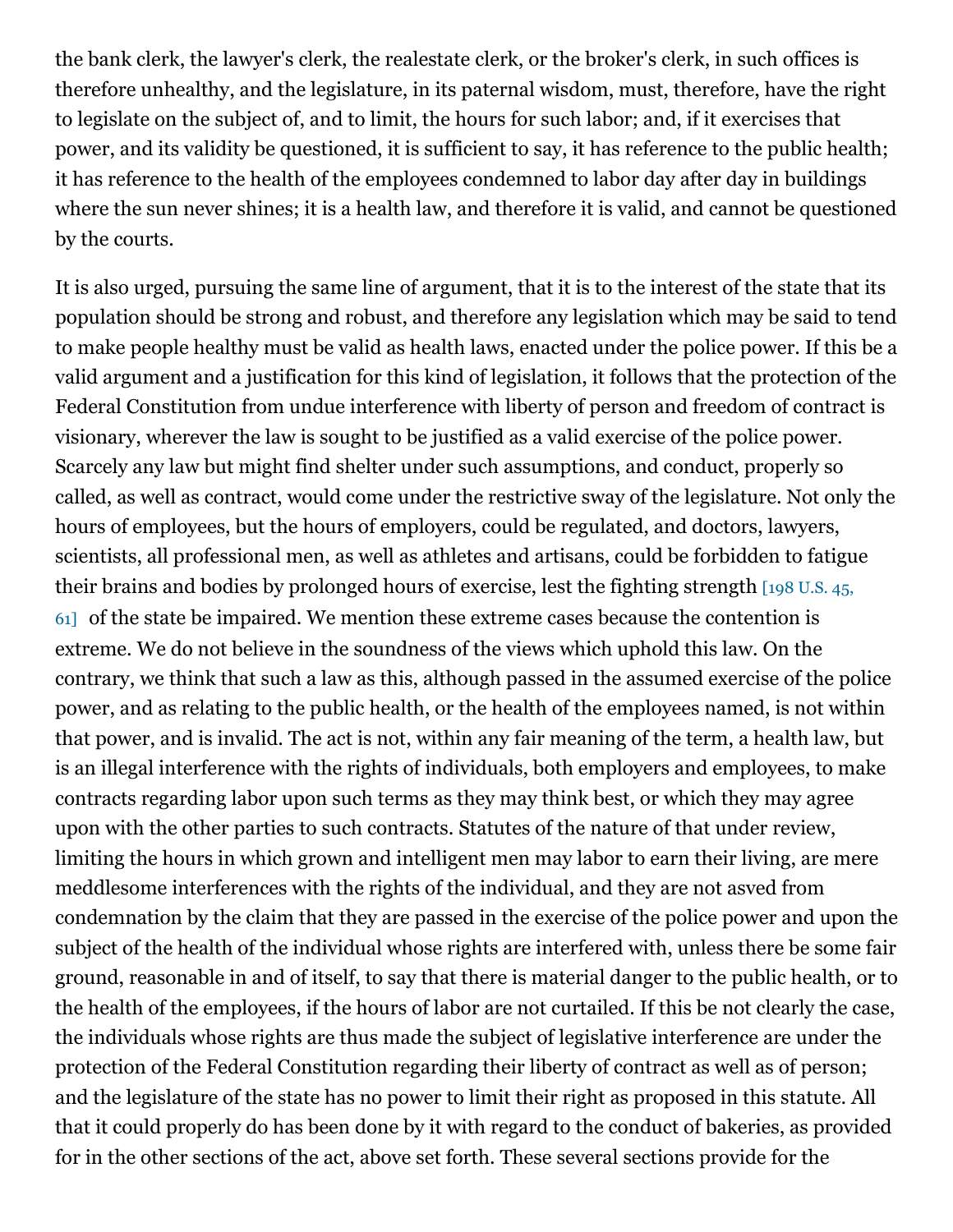inspection of the premises where the bakery is carried on, with regard to furnishing proper wash rooms and waterclosets, apart from the bake room, also with regard to providing proper drainage, plumbing, and painting; the sections, in addition, provide for the height of the ceiling, the cementing or tiling of floors, where necessary in the opinion of the factory inspector, and for other things of [198 U.S. 45, 62] that nature; alterations are also provided for, and are to be made where necessary in the opinion of the inspector, in order to comply with the provisions of the statute. These various sections may be wise and valid regulations, and they certainly go to the full extent of providing for the cleanliness and the healthiness, so far as possible, of the quarters in which bakeries are to be conducted. Adding to all these requirements a prohibition to enter into any contract of labor in a bakery for more than a certain number of hours a week is, in our judgment, so wholly beside the matter of a proper, reasonable, and fair provision as to run counter to that liberty of person and of free contract provided for in the Federal Constitution.

It was further urged on the argument that restricting the hours of labor in the case of bakers was valid because it tended to cleanliness on the part of the workers, as a man was more apt to be cleanly when not overworked, and if cleanly then his 'output' was also more likely to be so. What has already been said applies with equal force to this contention. We do not admit the reasoning to be sufficient to justify the claimed right of such interference. The state in that case would assume the position of a supervisor, or pater familias, over every act of the individual, and its right of governmental interference with his hours of labor, his hours of exercise, the character thereof, and the extent to which it shall be carried would be recognized and upheld. In our judgment it is not possible in fact to discover the connection between the number of hours a baker may work in the bakery and the healthful quality of the bread made by the workman. The connection, if any exist, is too shadowy and thin to build any argument for the interference of the legislature. If the man works ten hours a day it is all right, but if ten and a half or eleven his health is in danger and his bread may be unhealthy, and, therefore, he shall not be permitted to do it. This, we think, is unreasonable and entirely arbitrary. When assertions such as we have adverted to become necessary in order to give, if possible, a plausible foundation for the contention that the law is a 'health law,' [198 U.S. 45, 63] it gives rise to at least a suspicion that there was some other motive dominating the legislature than the purpose to subserve the public health or welfare.

This interference on the part of the legislatures of the several states with the ordinary trades and occupations of the people seems to be on the increase. In the supreme court of New York, in the case of People v. Beattie, appellate division, first department, decided in 1904 (96 App. Div. 383, 89 N. Y. Supp. 193), a statute regulating the trade of horseshoeing, and requiring the person practising such trade to be examined, and to obtain a certificate from a board of examiners and file the same with the clerk of the county wherein the person proposes to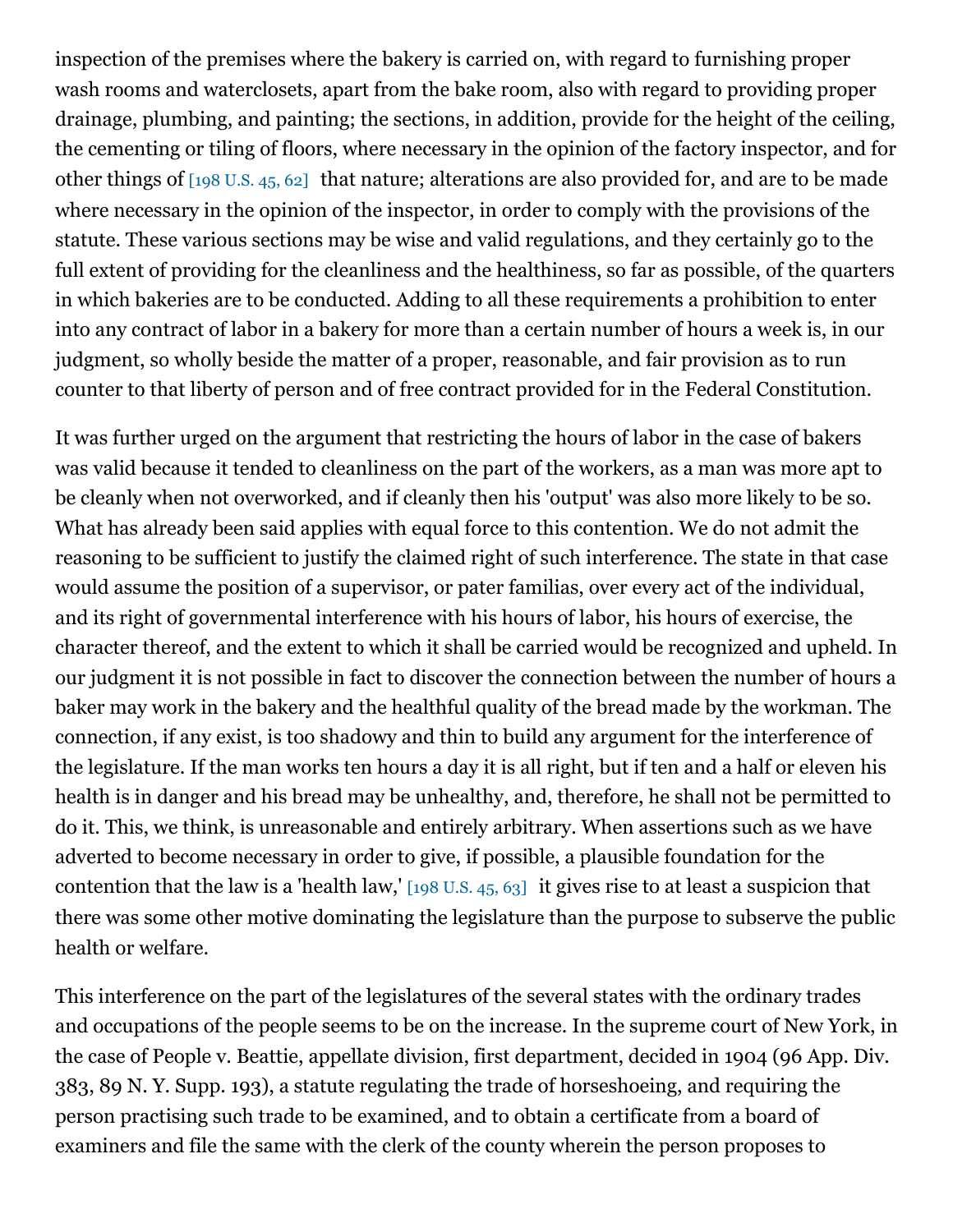practise such trade, was held invalid, as an arbitrary interference with personal liberty and private property without due process of law. The attempt was made, unsuccessfully, to justify it as a health law.

The same kind of a statute was held invalid (Re Aubry) by the supreme court of Washington in December, 1904. 78 Pac. 900. The court held that the act deprived citizens of their liberty and property without due process of law, and denied to them the equal protection of the laws. It also held that the trade of a horseshoer is not a subject of regulation under the police power of the state, as a business concerning and directly affecting the health, welfare, or comfort of its inhabitants; and that, therefore, a law which provided for the examination and registration of horseshoers in certain cities was unconstitutional, as an illegitimate exercise of the police power.

The supreme court of Illinois, in Bessette v. People, 193 Ill. 334, 56 L. R. A. 558, 62 N. E. 215, also held that a law of the same nature, providing for the regulation and licensing of horseshoers, was unconstitutional as an illegal interference with the liberty of the individual in adopting and pursuing such calling as he may choose, subject only to the restraint necessary to secure the common welfare. See also Godcharles v. Wigeman, 113 Pa. 431, 437, 6 Atl. 354; Low v. Rees Printing Co. 41 Neb. 127, 145, 24 L. R. A. 702, 43 Am. St. Rep. 670, 59 N. W. 362. In [198 U.S. 45, 64] these cases the courts upheld the right of free contract and the right to purchase and sell labor upon such terms as the parties may agree to.

It is impossible for us to shut our eyes to the fact that many of the laws of this character, while passed under what is claimed to be the police power for the purpose of protecting the public health or welfare, are, in reality, passed from other motives. We are justified in saying so when, from the character of the law and the subject upon which it legislates, it is apparent that the public health or welfare bears but the most remote relation to the law. The purpose of a statute must be determined from the natural and legal effect of the language employed; and whether it is or is not repugnant to the Constitution of the United States must be determined from the natural effect of such statutes when put into operation, and not from their proclaimed purpose. Minnesota v. Barber, 136 U.S. 313 , 34 L. ed. 455, 3 Inters. Com. Rep. 185, 10 Sup. Ct. Rep. 862; Brimmer v. Rebman, 138 U.S. 78 , 34 L. ed. 862, 3 Inters. Com. Rep. 485, 11 Sup. Ct. Rep. 213. The court looks beyond the mere letter of the law in such cases. Yick Wo v. Hopkins, 118 U.S. 356 , 30 L. ed. 220, 6 Sup. Ct. Rep. 1064

It is manifest to us that the limitation of the hours of labor as provided for in this section of the statute under which the indictment was found, and the plaintiff in error convicted, has no such direct relation to, and no such substantial effect upon, the health of the employee, as to justify us in regarding the section as really a health law. It seems to us that the real object and purpose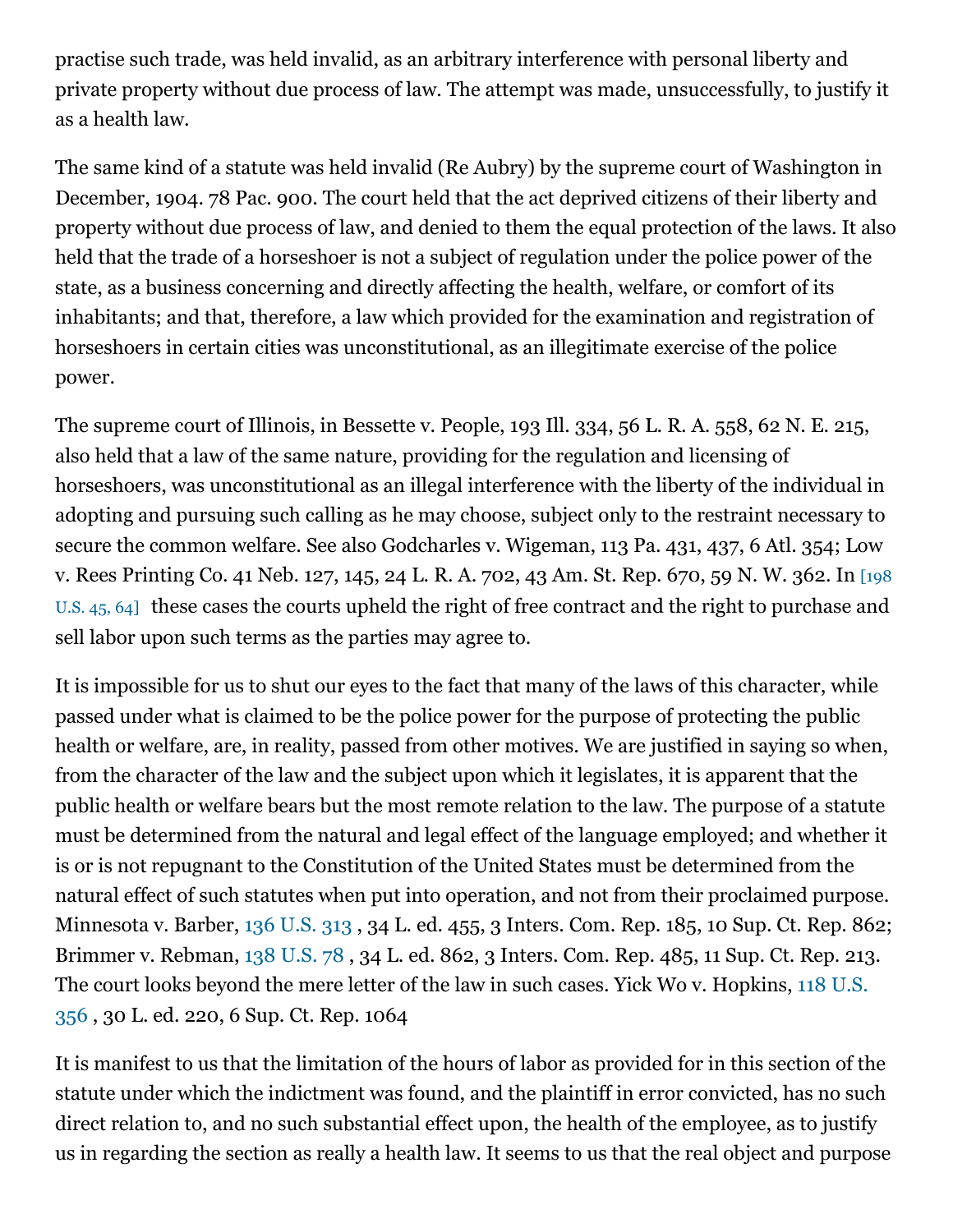were simply to regulate the hours of labor between the master and his employees (all being men, Sui juris), in a private business, not dangerous in any degree to morals, or in any real and substantial degree to the health of the employees. Under such circumstances the freedom of master and employee to contract with each other in relation to their employment, and in defining the same, cannot be prohibited or interfered with, without violating the Federal Constitution.

The judgment of the Court of Appeals of New York, as well as that of the Supreme Court and of the County Court of Oneida County, must be reversed and the case remanded to [198 U.S. 45, 65] the County Court for further proceedings not inconsistent with this opinion.

# REVERSED.

Mr. Justice Harlan (with whom Mr. Justice White and Mr. Justice Day concurred) dissenting:

While this court has not attempted to mark the precise boundaries of what is called the police power of the state, the existence of the power has been uniformly recognized, equally by the Federal and State courts.

All the cases agree that this power extends at least to the protection of the lives, the health, and the safety of the public against the injurious exercise by any citizen of his own rights.

In Patterson v. Kentucky, 97 U.S. 501 , 24 L. ed. 1115, after referring to the general principle that rights given by the Constitution cannot be impaired by state legislation of any kind, this court said: 'It [ this court] has, nevertheless, with marked distinctness and uniformity, recognized the necessity, growing out of the fundamental conditions of civil society, of upholding state police regulations which were enacted in good faith, and had appropriate and direct connection with that protection to life, health, and property which each state owes to her citizens.' So in Barbier v. Connolly, 113 U.S. 27 , 28 L. ed. 923, 5 Sup. Ct. Rep. 357: 'But neither the [14th] Amendment, -broad and comprehensive as it is,-nor any other amendment, was designed to interfere with the power of the state, sometimes termed its police power, to prescribe regulations to promote the health, peace, morals, education, and good order of the people.'

Speaking generally, the state, in the exercise of its powers, may not unduly interfere with the right of the citizen to enter into contracts that may be necessary and essential in the enjoyment of the inherent rights belonging to everyone, among which rights is the right 'to be free in the enjoyment of all his faculties, to be free to use them in all lawful ways, to live and work where he will, to earn his livelihood by any lawful calling, to pursue any livelihood or avocation.' This was de- [198 U.S. 45, 66] clared in Allgeyer v. Louisiana, 165 U.S. 578, 589 , 41 S. L. ed. 832, 835, 17 Sup. Ct. Rep. 427, 431. But in the same case it was conceded that the right to contract in relation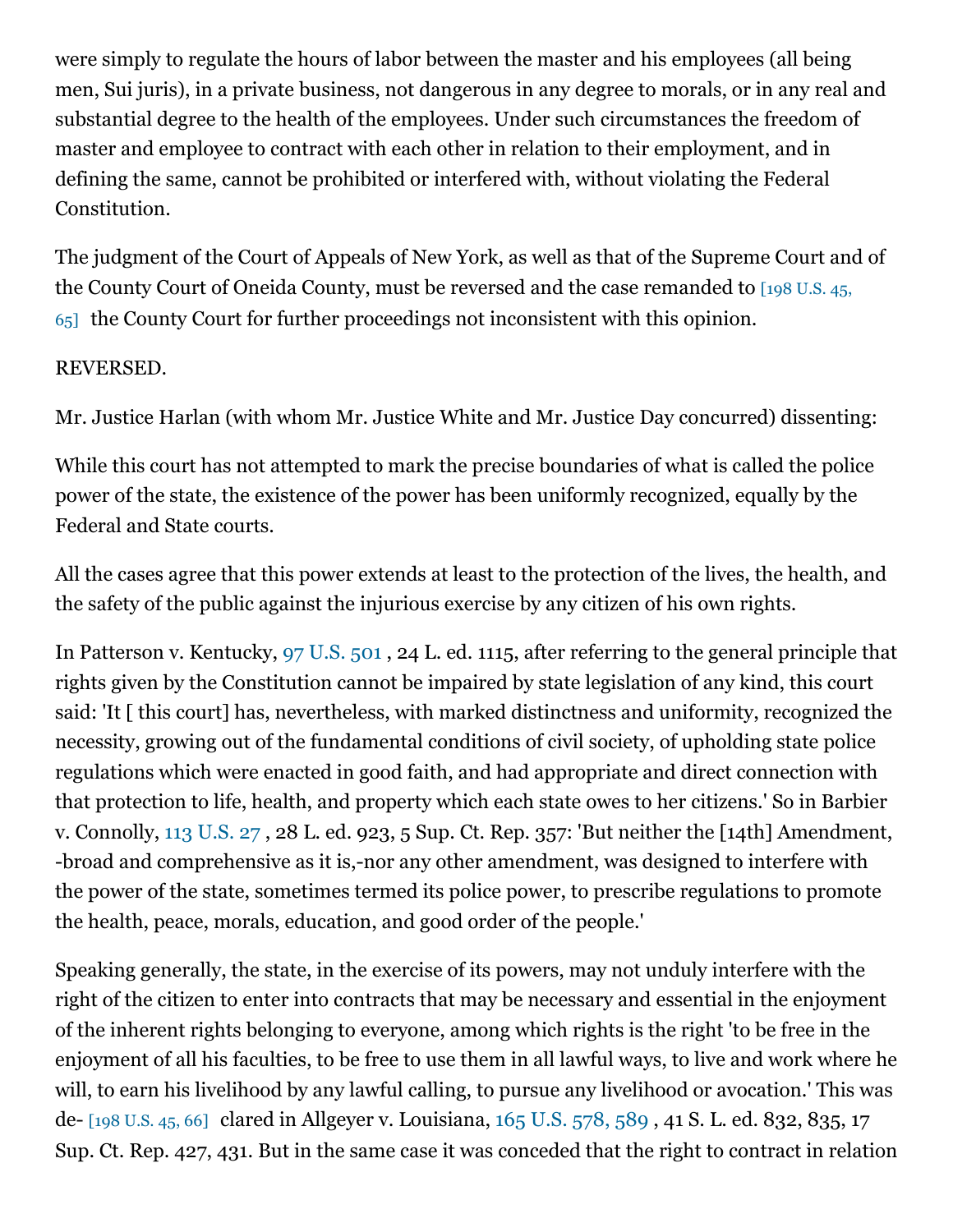to persons and property, or to do business, within a state, may be 'regulated, and sometimes prohibited, when the contracts or business conflict with the policy of the state as contained in its statutes.' (p. 591, L. ed. p. 836, Sup. Ct. Rep. p. 432.)

So, as said in Holden v. Hardy, 169 U.S. 366, 391 , 42 S. L. ed. 780, 790, 18 Sup. Ct. Rep. 383, 388: 'This right of contract, however, is itself subject to certain limitations which the state may lawfully impose in the exercise of its police powers. While this power is inherent in all governments, it has doubtless been greatly expanded in its application during the past century, owing to an enormous increase in the number of occupations which are dangerous, or so far detrimental, to the health of employees as to demand special precautions for their well-being and protection, or the safety of adjacent property. While this court has held, notably in the cases Davidson v. New Orleans, 96 U.S. 97 , 24 L. ed. 616, and Yick Wo. v. Hopkins, 118 U.S. 356 , 30 L. ed. 220, 6 Sup. Ct. Rep. 1064, that the police power cannot be put forward as an excuse for oppressive and unjust legislation, it may be lawfully resorted to for the purpose of preserving the public health, safety, or morals, or the abatement of public nuisances; and a large discretion 'is necessarily vested in the legislature to determine, not only what the interests of the public required, but what measures are necessary for the protection of such interests.' Lawton v. Steele, 152 U.S. 133, 136 , 38 S. L. ed. 385, 388, 14 Sup. Ct. Rep. 499, 501.' Referring to the limitations placed by the state upon the hours of workmen, the court in the same case said (p. 395, L. ed. p. 792, Sup. Ct. Rep. p. 389): 'These employments, when too long pursued, the legislature has judged to be detrimental to the health of the employees, and, so long as there are reasonable grounds for believing that this is so, its decision upon this subject cannot be reviewed by the Federal courts.'

Subsequently, in Gundling v. Chicago, 177 U.S. 183, 188 , 44 S. L. ed. 725, 728, 20 Sup. Ct. Rep. 633, 635, this court said: 'Regulations respecting the pursuit of a lawful trade or business are of very frequent occurrence in the various cities of the country, and what such regulations shall be and [198 U.S. 45, 67] to what particular trade, business, or occupation they shall apply, are questions for the state to determine, and their determination comes within the proper exercise of the police power by the state, and, unless the regulations are so utterly unreasonable and extravagant in their nature and purpose that the property and personal rights of the citizen are unnecessarily, and in a manner wholly arbitrary, interfered with or destroyed without due process of law, they do not extend beyond the power of the state to pass, and they form no subject for Federal interference. As stated in Crowley v. Christensen, 137 U.S. 86 , 34 L. ed. 620, 11 Sup. Ct. Rep. 13, 'the possession and enjoyment of all rights are subject to such reasonable conditions as may be deemed by the governing authority of the country essential to the safety, health, peace, good order, and morals of the community."

In St. Louis I. M. & S. R. Co. v. Paul, 173 U.S. 404, 409 , 43 S. L. ed. 746, 748, 19 Sup. Ct. Rep.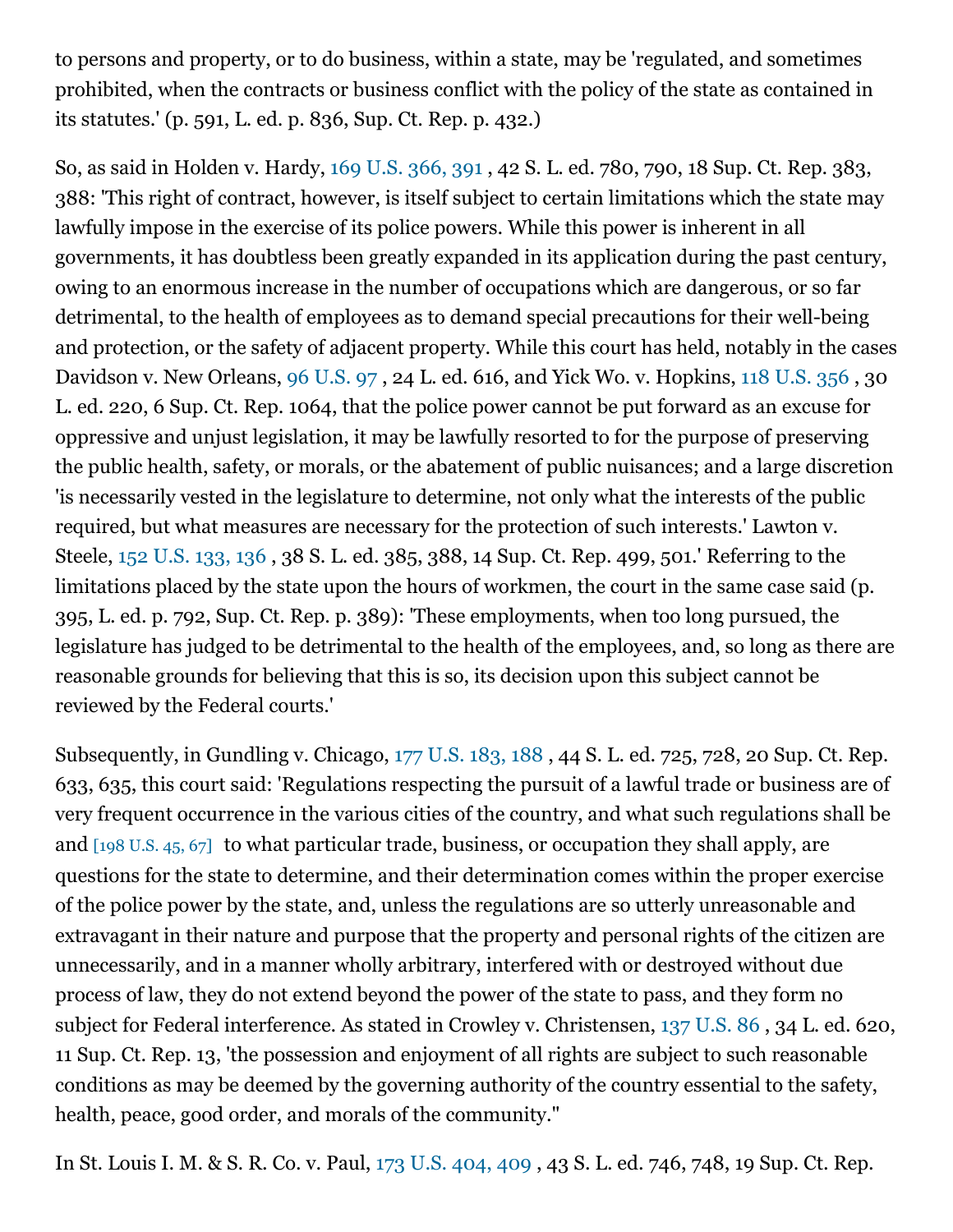419, and in Knoxville Iron Co. v. Harbison, 183 U.S. 13, 21 , 22 S., 46 L. ed. 55, 61, 22 Sup. Ct. Rep. 1, it was distinctly adjudged that the right of contract was not 'absolute, but may be subjected to the restraints demanded by the safety and welfare of the state.' Those cases illustrate the extent to which the state may restrict or interfere with the exercise of the right of contracting.

The authorities on the same line are so numerous that further citations are unnecessary.

I take it to be firmly established that what is called the liberty of contract may, within certain limits, be subjected to regulations designed and calculated to promote the general welfare, or to guard the public health, the public morals, or the public safety. 'The liberty secured by the Constitution of the United States to every person within its jurisdiction does not import.' this court has recently said, 'an absolute right in each person to be at all times and in all circumstances wholly freed from restraint. There are manifold restraints to which every person is necessarily subject for the common good.' Jacobson v. Massachusetts, 197 U.S. 11 , 25 Sup. Ct. Rep. 358, 49 L. ed. [198 U.S. 45, 68] Granting, then, that there is a liberty of contract which cannot be violated even under the sanction of direct legislative enactment, but assuming, as according to settled law we may assume, that such liberty of contract is subject to such regulations as the state may reasonably prescribe for the common good and the well-being of society, what are the conditions under which the judiciary may declare such regulations to be in excess of legislative authority and void? Upon this point there is no room for dispute; for the rule is universal that a legislative enactment, Federal or state, is never to be disregarded or held invalid unless it be, beyond question, plainly and palpably in excess of legislative power. In Jacobson v. Massachusetts, 197 U.S. 11 , 25 Sup. Ct. Rep. 358, 49 L. ed . --, we said that the power of the courts to review legislative action in respect of a matter affecting the general welfare exists only 'when that which the legislature has done comes within the rule that, if a statute purporting to have been enacted to protect the public health, the public morals, or the public safety has no real or substantial relation to those objects, or is, beyond all question, a plain, palpable invasion of rights secured by the fundamental law,' citing Mugler v. Kansas, 123 U.S. 623, 661 , 31 S. L. ed. 205, 210, 8 Sup. Ct. Rep. 273; Minnesota v. Barber, 136 U.S. 313, 320 , 34 S. L. ed. 455, 458, 3 Inters. Com. Rep. 185, 10 Sup. Ct. Rep. 862; Atkin v. Kansas, 191 U.S. 207, 223 , 48 S. L. ed. 148, 158, 24 Sup. Ct. Rep. 124. If there be doubt as to the validity of the statute, that doubt must therefore be resolved in favor of its validity, and the courts must keep their hands off, leaving the legislature to meet the responsibility for unwise legislation. If the end which the legislature seeks to accomplish be one to which its power extends, and if the means employed to that end, although not the wisest or best, are yet not plainly and palpably unauthorized by law, then the court cannot interfere. In other words, when the validity of a statute is questioned, the burden of proof, so to speak, is upon those who assert it to be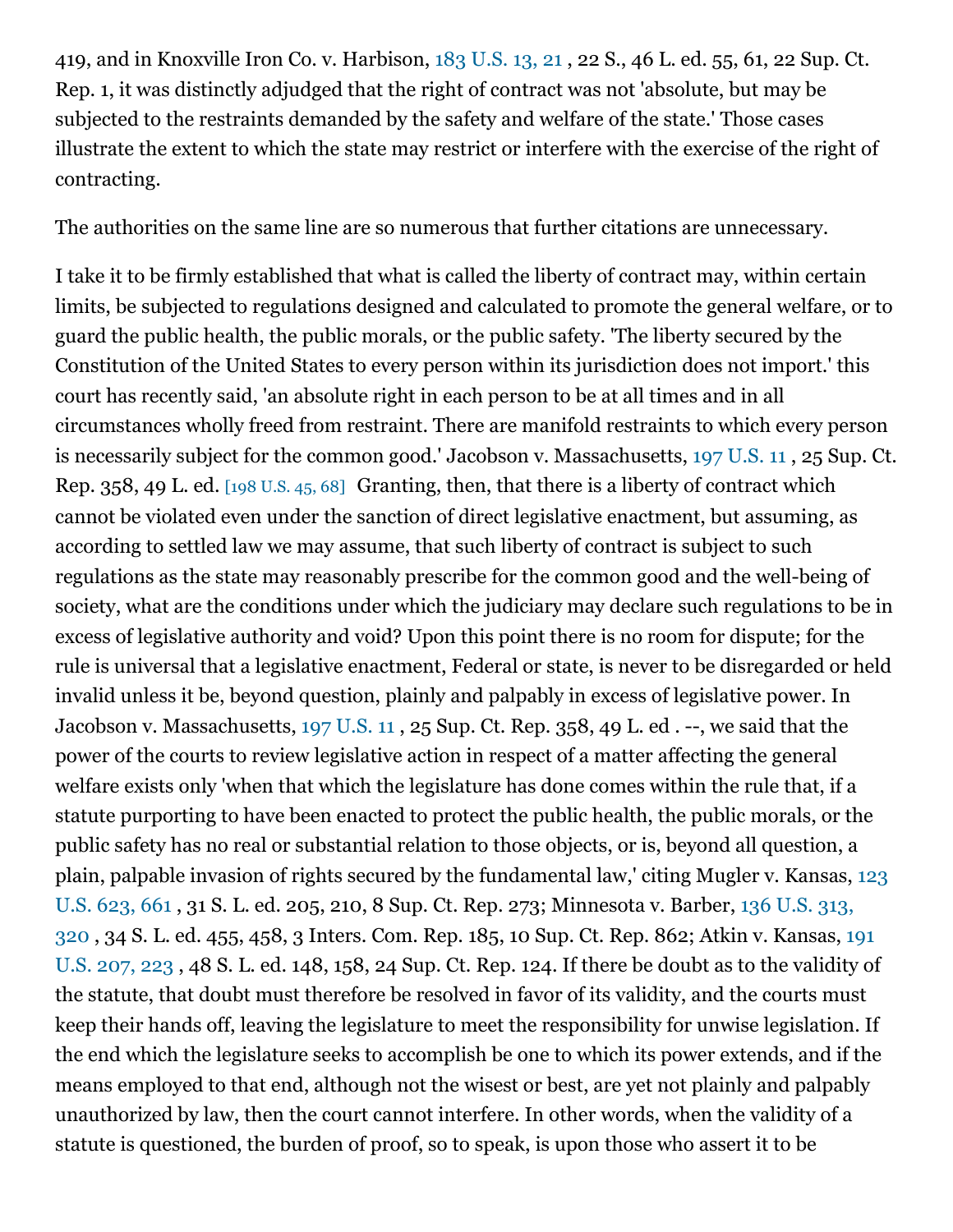unconstitutional. M'Culloch v. Maryland, 4 Wheat. 316, 421, 4 L. ed. 579, 605.

Let these principles be applied to the present case. By the statute in question it is provided that 'no employee shall be required, or permitted, to work in a biscuit, bread, or cake [198 U.S. 45, 69] bakery, or confectionery establishment, more than sixty hours in any one week, or more than ten hours in any one day, unless for the purpose of making a shorter work day on the last day of the week; nor more hours in any one week than will make an average of ten hours per day for the number of days during such week in which such employee shall work.'

It is plain that this statute was enacted in order to protect the physical well-being of those who work in bakery and confectionery establishments. It may be that the statute had its origin, in part, in the belief that employers and employees in such establishments were not upon an equal footing, and that the necessities of the latter often compelled them to submit to such exactions as unduly taxed their strength. Be this as it may, the statute must be taken as expressing the belief of the people of New York that, as a general rule, and in the case of the average man, labor in excess of sixty hours during a week in such establishments may endanger the health of those who thus labor. Whether or not this be wise legislation it is not the province of the court to inquire. Under our systems of government the courts are not concerned with the wisdom or policy of legislation. So that, in determining the question of power to interfere with liberty of contract, the court may inquire whether the means devised by the state are germane to an end which may be lawfully accomplished and have a real or substantial relation to the protection of health, as involved in the daily work of the persons, male and female, engaged in bakery and confectionery establishments. But when this inquiry is entered upon I find it impossible, in view of common experience, to say that there is here no real or substantial relation between the means employed by the state and the end sought to be accomplished by its legislation. Mugler v. Kansas, 123 U.S. 623, 661 , 31 S. L. ed. 205, 210, 8 Sup. Ct. Rep. 273. Nor can I say that the statute has no appropriate or direct connection with that protection to health which each state owes to her citizens (Patterson v. Kentucky, 97 U.S. 501 , 24 L. ed. 1115); or that it is not promotive of the health of the employees in question ( Holden v. Hardy, 169 U.S. 366, 391 , 42 S. L. ed. 780, 790, 18 Sup. Ct. Rep. 383; Lawton v. Steele, 152 U.S. 133, 139 , 38 S. L. ed. 385, 389, 14 Sup. Ct. Rep. 499);  $[198 \text{ U.S. } 45, 70]$  or that the regulation prescribed by the state is utterly unreasonable and extravagant or wholly arbitrary (Gundling v. Chicago, 177 U.S. 183, 188 , 44 S. L. ed. 725, 728, 20 Sup. Ct. Rep. 633). Still less can I say that the statute is, beyond question, a plain, palpable invasion of rights secured by the fundamental law. Jacobson v. Massachusetts, 196 U.S. 11, ante, p. 358, 25 Sup. Ct. Rep. 358. Therefore I submit that this court will transcend its functions if it assumes to annul the statute of New York. It must be remembered that this statute does not apply to all kinds of business. It applies only to work in bakery and confectionery establishments, in which, as all know, the air constantly breathed by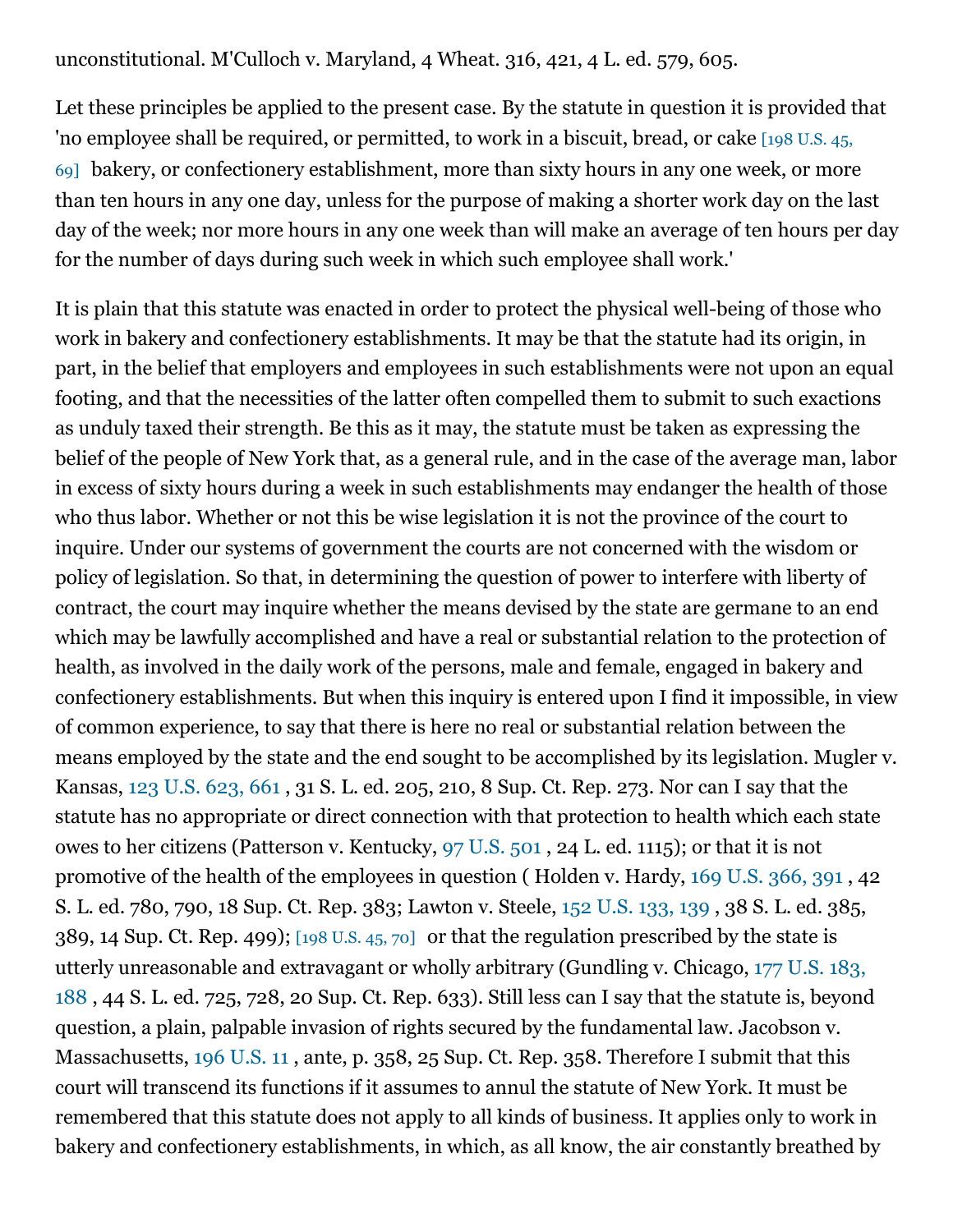workmen is not as pure and healthful as that to be found in some other establishments or out of doors.

Professor Hirt in his treatise on the 'Diseases of the Workers' has said: 'The labor of the bakers is among the hardest and most laborious imaginable, because it has to be performed under conditions injurious to the health of those engaged in it. It is hard, very hard, work, not only because it requires a great deal of physical exertion in an overheated workshop and during unreasonably long hours, but more so because of the erratic demands of the public, compelling the baker to perform the greater part of his work at night, thus depriving him of an opportunity to enjoy the necessary rest and sleep,-a fact which is highly injurious to his health.' Another writer says: 'The constant inhaling of flour dust causes inflammation of the lungs and of the bronchial tubes. The eyes also suffer through this dust, which is responsible for the many cases of running eyes among the bakers. The long hours of toil to which all bakers are subjected produce rheumatism, cramps, and swollen legs. The intense heat in the workshops induces the workers to resort to cooling drinks, which, together with their habit of exposing the greater part of their bodies to the change in the atmosphere, is another source of a number of diseases of various organs. Nearly all bakers are palefaced and of more delicate health than the workers of other crafts, which is chiefly due to their hard work and their irregular and unnatural mode of living, whereby the power of resistance against disease is [198 U.S. 45, 71] greatly diminished. The average age of a baker is below that of other workmen; they seldom live over their fiftieth year, most of them dying between the ages of forty and fifty. During periods of epidemic diseases the bakers are generally the first to succumb to the disease, and the number swept away during such periods far exceeds the number of other crafts in comparison to the men employed in the respective industries. When, in 1720, the plague visited the city of Marseilles, France, every baker in the city succumbed to the epidemic, which caused considerable excitement in the neighboring cities and resulted in measures for the sanitary protection of the bakers.'

In the Eighteenth Annual Report by the New York Bureau of Statistics of Labor it is stated that among the occupations involving exposure to conditions that interfere with nutrition is that of a baker. (p. 52.) In that Report it is also stated that, 'from a social point of view, production will be increased by any change in industrial organization which diminishes the number of idlers, paupers, and criminals. Shorter hours of work, by allowing higher standards of comfort and purer family life, promise to enhance the industrial efficiency of the wage-working class, improved health, longer life, more content and greater intelligence and inventiveness.' (p. 82.)

Statistics show that the average daily working time among workingmen in different countries is, in Australia, eight hours; in Great Britain, nine; in the United States, nine and three-quarters; in Denmark, nine and three-quarters; in Norway, ten; Sweden, France, and Switzerland, ten and one-half; Germany, ten and one-quarter; Belgium, Italy, and Austria, eleven; and in Russia,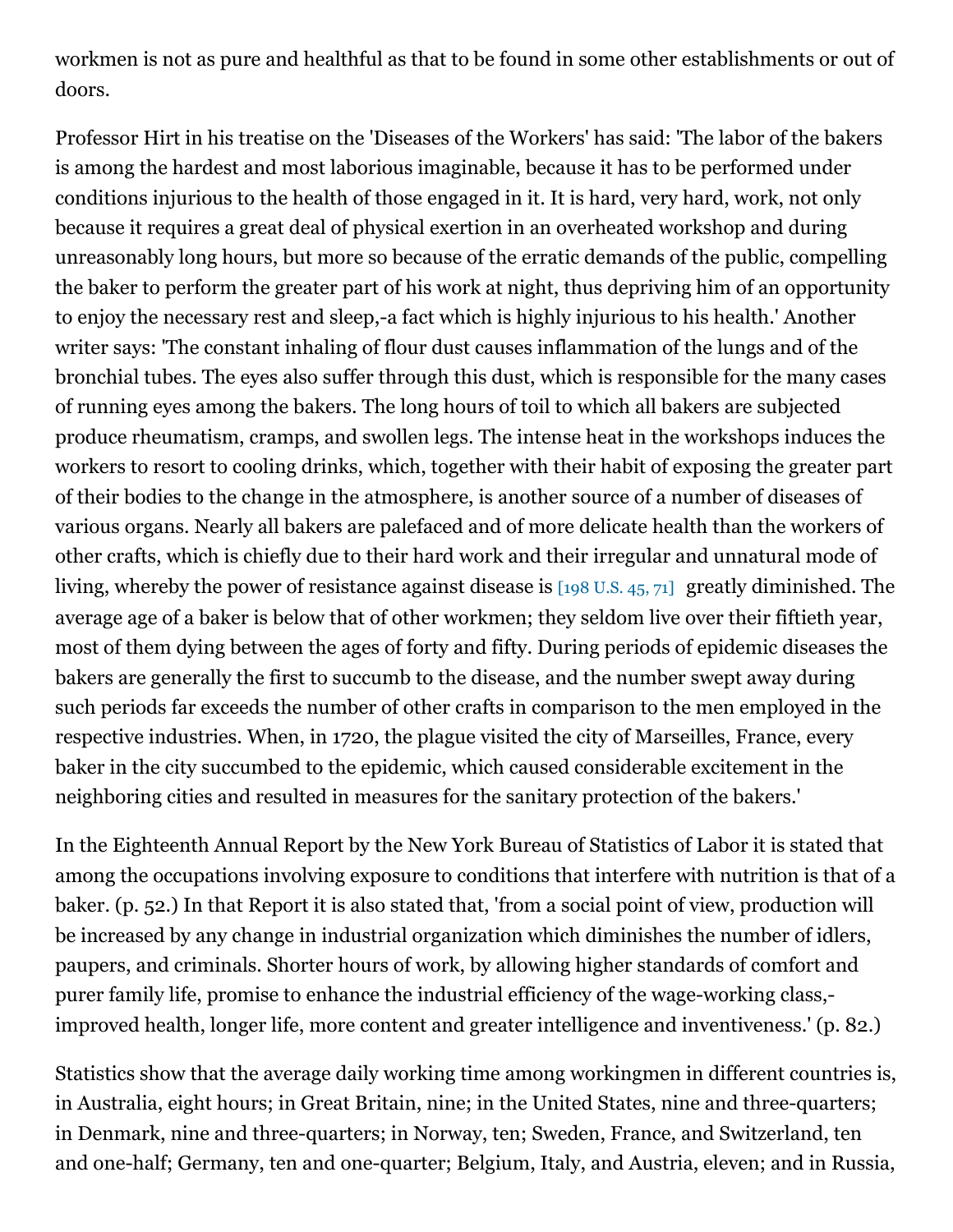twelve hours.

We judicially know that the question of the number of hours during which a workman should continuously labor has been, for a long period, and is yet, a subject of serious consideration among civilized peoples, and by those having special knowledge of the laws of health. Suppose the statute prohibited labor in bakery and confectionery establishments in excess of eighteen hours each day. No one, I take it, could dispute the power of the state to enact such a statute. But the statute [198 U.S. 45, 72] before us does not embrace extreme or exceptional cases. It may be said to occupy a middle ground in respect of the hours of labor. What is the true ground for the state to take between legitimate protection, by legislation, of the public health and liberty of contract is not a question easily solved, nor one in respect of which there is or can be absolute certainty. There are very few, if any, questions in political economy about which entire certainty may be predicated. One writer on relation of the state to labor has well said: 'The manner, occasion, and degree in which the state may interfere with the industrial freedom of its citizens is one of the most debatable and difficult questions of social science.' Jevons, 33.

We also judicially know that the number of hours that should constitute a day's labor in particular occupations involving the physical strength and safety of workmen has been the subject of enactments by Congress and by nearly all of the states. Many, if not most, of those enactments fix eight hours as the proper basis of a day's labor.

I do not stop to consider whether any particular view of this economic question presents the sounder theory. What the precise facts are it may be difficult to say. It is enough for the determination of this case, and it is enough for this court to know, that the question is one about which there is room for debate and for an honest difference of opinion. There are many reasons of a weighty, substantial character, based upon the experience of mankind, in support of the theory that, all things considered, more than ten hours' steady work each day, from week to week, in a bakery or confectionery establishment, may endanger the health and shorten the lives of the workmen, thereby diminishing their physical and mental capacity to serve the state and to provide for those dependent upon them.

If such reasons exist that ought to be the end of this case, for the state is not amenable to the judiciary, in respect of its legislative enactments, unless such enactments are plainly, palpably, beyond all question, inconsistent with the Constitu- [198 U.S. 45, 73] tion of the United States. We are not to presume that the state of New York has acted in bad faith. Nor can we assume that its legislature acted without due deliberation, or that it did not determine this question upon the fullest attainable information and for the common good. We cannot say that the state has acted without reason, nor ought we to proceed upon the theory that its action is a mere sham. Our duty, I submit, is to sustain the statute as not being in conflict with the Federal Constitution, for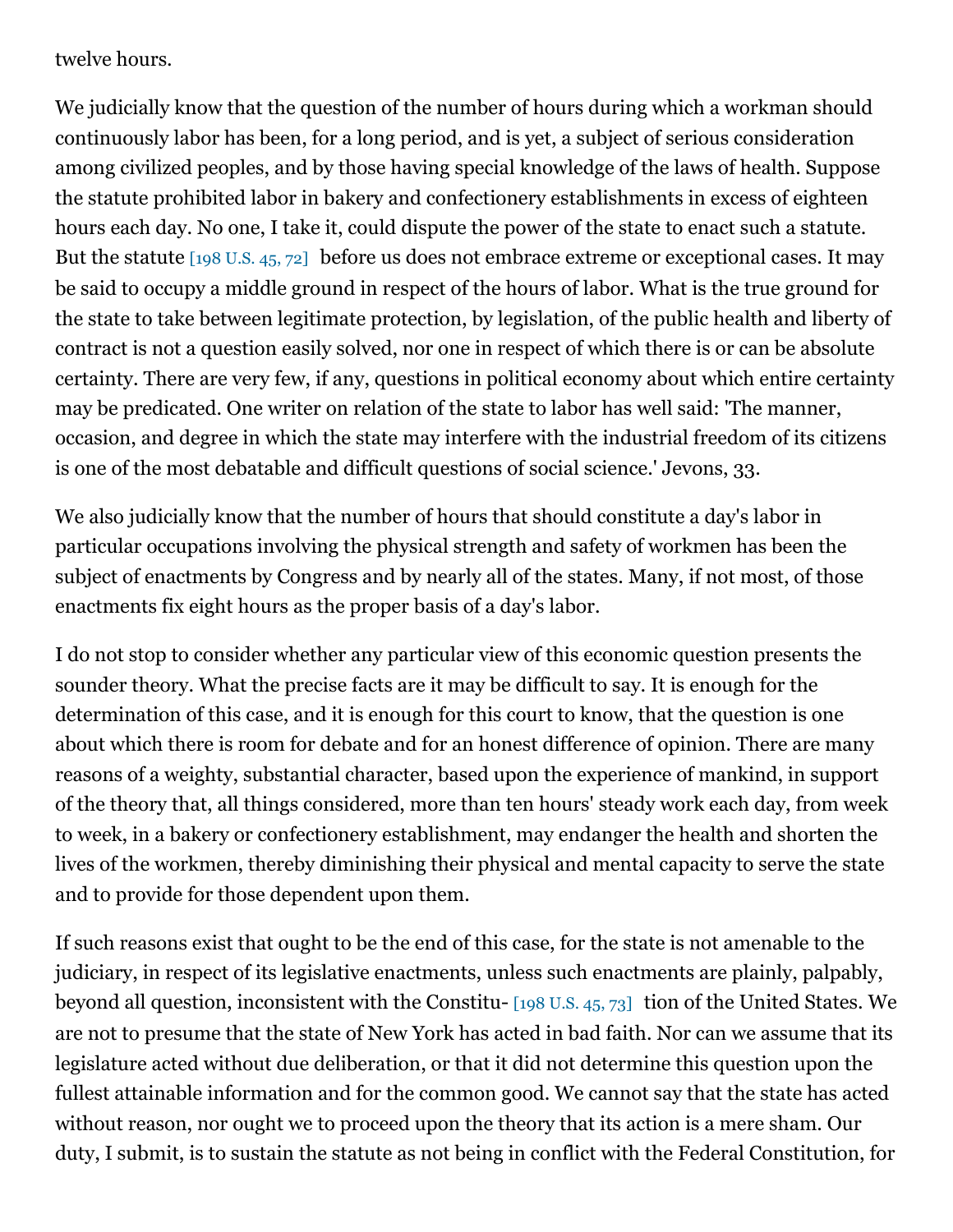the reason-and such is an all-sufficient reason-it is not shown to be plainly and palpably inconsistent with that instrument. Let the state alone in the management of its purely domestic affairs, so long as it does not appear beyond all question that it has violated the Federal Constitution. This view necessarily results from the principle that the health and safety of the people of a state are primarily for the state to guard and protect.

I take leave to say that the New York statute, in the particulars here involved, cannot be held to be in conflict with the 14th Amendment, without enlarging the scope of the amendment far beyond its original purpose, and without bringing under the supervision of this court matters which have been supposed to belong exclusively to the legislative departments of the several states when exerting their conceded power to guard the health and safety of their citizens by such regulations as they in their wisdom deem best. Health laws of every description constitute, said Chief Justice Marshall, a part of that mass of legislation which 'embraces everything within the territory of a state, not surrendered to the general government; all which can be most advantageously exercised by the states themselves.' Gibbons v. Ogden, 9 Wheat. 1, 203, 6 L. ed. 23, 71. A decision that the New York statute is void under the 14th Amendment will, in my opinion, involve consequences of a far-reaching and mischievous character; for such a decision would seriously cripple the inherent power of the states to care for the lives, health, and wellbeing of their citizens. Those are matters which can be best controlled by the states. [198 U.S.] 45, 74] The preservation of the just powers of the states is quite as vital as the preservation of the powers of the general government.

When this court had before it the question of the constitutionality of a statute of Kansas making it a criminal offense for a contractor for public work to permit or require his employees to perform labor upon such work in excess of eight hours each day, it was contended that the statute was in derogation of the liberty both of employees and employer. It was further contended that the Kansas statute was mischievous in its tendencies. This court, while disposing of the question only as it affected public work, held that the Kansas statute was not void under the 14th Amendment. But it took occasion to say what may well be here repeated: 'The responsibility therefor rests upon legislators, not upon the courts. No evils arising from such legislation could be more far reaching than those that might come to our system of government if the judiciary, abandoning the sphere assigned to it by the fundamental law, should enter the domain of legislation, and upon grounds merely of justice or reason or wisdom annul statutes that had received the sanction of the people's representatives. We are reminded by counsel that it is the solemn duty of the courts in cases before them to guard the constitutional rights of the citizen against merely arbitrary power. That is unquestionably true. But it is equally true-indeed, the public interests imperatively demand-that legislative enactments should be recognized and enforced by the courts as embodying the will of the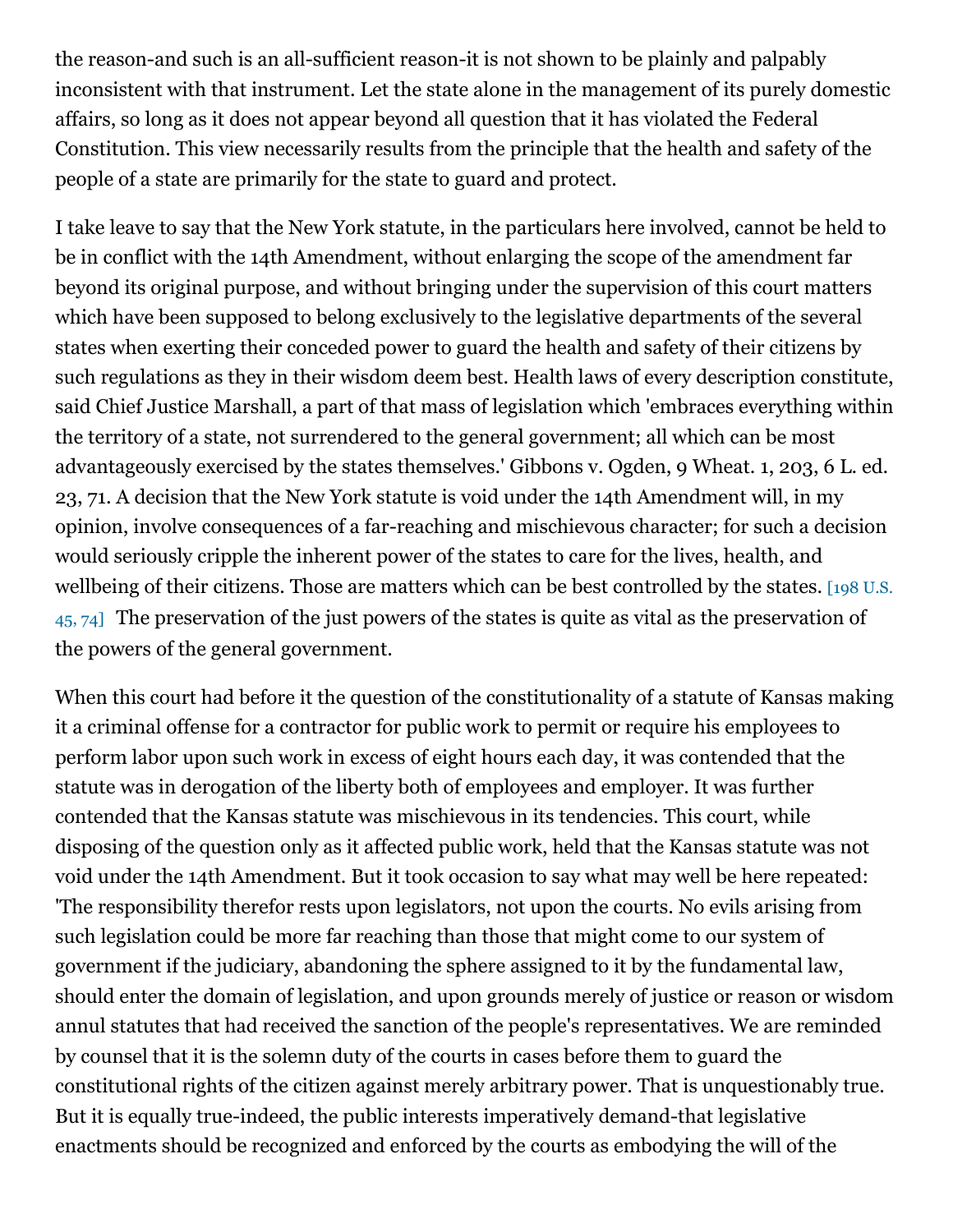people, unless they are plainly and palpably beyond all question in violation of the fundamental law of the Constitution.' Atkin v. Kansas, 191 U.S. 207, 223 , 48 S. L. ed. 148, 158, 24 Sup. Ct. Rep. 124, 128.

The judgment, in my opinion, should be affirmed.

Mr. Justice Holmes dissenting:

I regret sincerely that I am unable to agree with the judg- [198 U.S. 45, 75] ment in this case, and that I think it my duty to express my dissent.

This case is decided upon an economic theory which a large part of the country does not entertain. If it were a question whether I agreed with that theory, I should desire to study it further and long before making up my mind. But I do not conceive that to be my duty, because I strongly believe that my agreement or disagreement has nothing to do with the right of a majority to embody their opinions in law. It is settled by various decisions of this court that state constitutions and state laws may regulate life in many ways which we as legislators might think as injudicious, or if you like as tyrannical, as this, and which, equally with this, interfere with the liberty to contract. Sunday laws and usury laws are ancient examples. A more modern one is the prohibition of lotteries. The liberty of the citizen to do as he likes so long as he does not interfere with the liberty of others to do the same, which has been a shibboleth for some well-known writers, is interfered with by school laws, by the Postoffice, by every state or municipal institution which takes his money for purposes thought desirable, whether he likes it or not. The 14th Amendment does not enact Mr. Herbert Spencer's Social Statics. The other day we sustained the Massachusetts vaccination law. Jacobson v. Massachusetts, 197 U.S. 11 , 25 Sup. Ct. Rep. 358, 49 L. ed. \_\_\_\_\_ United States and state statutes and decisions cutting down the liberty to contract by way of combination are familiar to this court. Northern Securities Co. v. United States, 193 U.S. 197, 48 L. ed. 679, 24 Sup. Ct. Rep. 436. Two years ago we upheld the prohibition of sales of stock on margins, or for future delivery, in the Constitution of California. Otis v. Parker, 187 U.S. 606 , 47 L. ed. 323, 23 Sup. Ct. Rep. 168. The decision sustaining an eight-hour law for miners is still recent. Holden v. Hardy, 169 U.S. 366 , 42 L. ed. 780, 18 Sup. Ct. Rep. 383. Some of these laws embody convictions or prejudices which judges are likely to share. Some may not. But a Constitution is not intended to embody a particular economic theory, whether of paternalism and the organic relation of the citizen to the state or of laissez faire.[198 U.S. 45, 76] It is made for people of fundamentally differing views, and the accident of our finding certain opinions natural and familiar, or novel, and even shocking, ought not to conclude our judgment upon the question whether statutes embodying them conflict with the Constitution of the United States.

General propositions do not decide concrete cases. The decision will depend on a judgment or